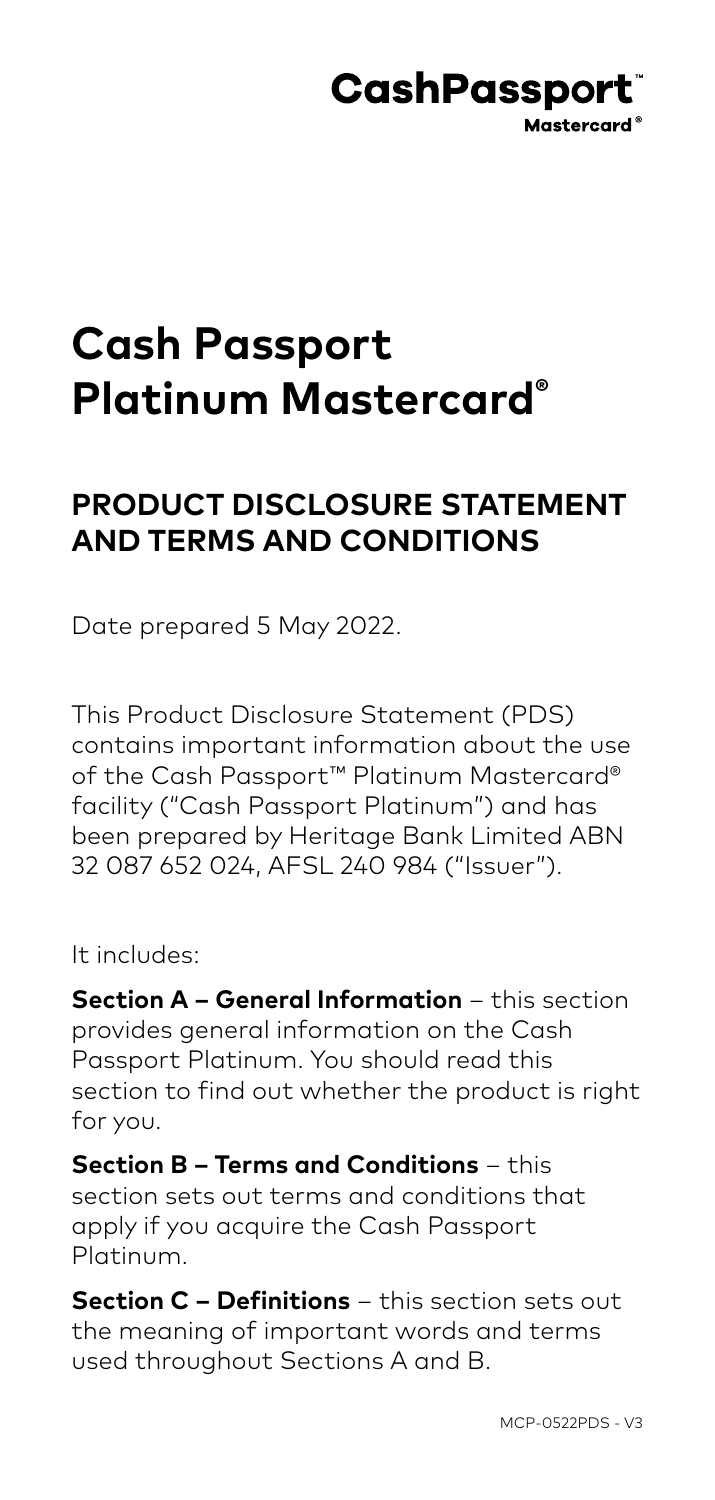## **Quick Reference Guide**

## **Online**

www.cashpassport.com.au

## **Card Services**

Australia: 1800 098 231<br>International: +44 207 649 9 +44 207 649 9404

## **Loading Funds**

Your Cash Passport Platinum can be loaded and reloaded at participating distribution outlets ("In-Store Load"), online ("Online Load") or via other methods we make available (as published online) from time to time.

## **Lost or Stolen Cards**

If your Card is lost or stolen, or you think your PIN's security has been breached, you can call our 24 hour Global Emergency Assistance helpline for immediate assistance.

Australia: 1800 098 231 International: +44 207 649 9404

## **Unauthorised Transactions**

If you notice an error in any transaction on your Card you should attempt to communicate directly with the merchant to resolve a dispute. If it cannot be resolved and you wish to dispute a transaction on your card, complete the Dispute Claim Form available online.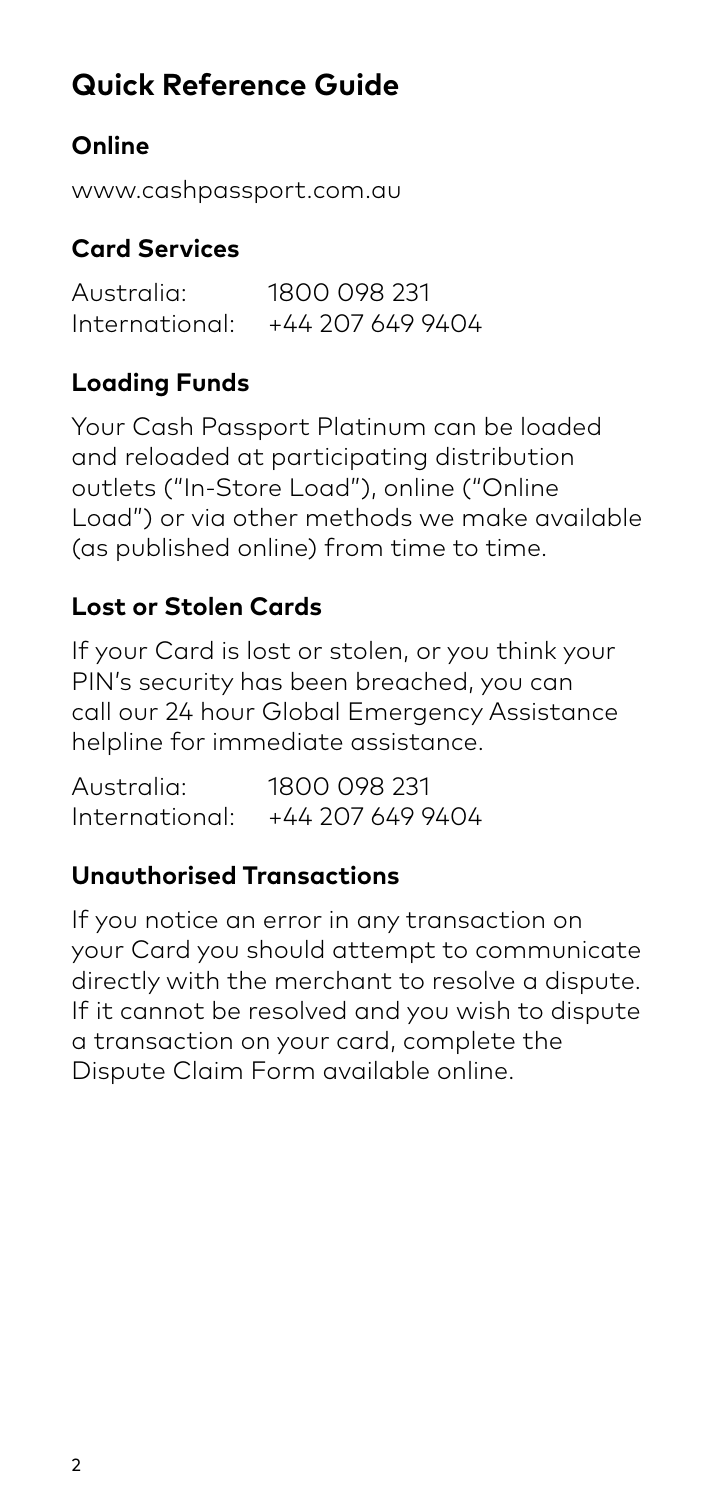## **Features at a glance**

|                                           | In Store | <b>Mobile</b><br>App                          | Website                                  | Card<br><b>Services</b>                                         |
|-------------------------------------------|----------|-----------------------------------------------|------------------------------------------|-----------------------------------------------------------------|
| Activate                                  |          |                                               | ✓                                        |                                                                 |
| <b>Balance</b>                            |          |                                               | ✓                                        |                                                                 |
| Cash out                                  |          |                                               | ✓                                        | <b>VIA FORM</b>                                                 |
| Currency<br>Transfer<br>between<br>purses |          | ✓                                             | ✓                                        | ✓                                                               |
| Card to card<br>transfer                  |          |                                               |                                          |                                                                 |
| Suspend/<br>Unsuspend<br>Card             |          | $\checkmark$                                  | ✓                                        | $\checkmark$                                                    |
| Lost or<br>Stolen<br>Reporting            |          |                                               |                                          |                                                                 |
| Purchase<br>Card                          | ✓        |                                               | ✓                                        |                                                                 |
| Reload                                    | ✓        | ✓                                             | ✓                                        |                                                                 |
| Replacement<br>Card                       |          |                                               |                                          | $\checkmark$                                                    |
| Transaction<br>History                    |          | ✓                                             | ✓                                        |                                                                 |
| Update<br>Contact<br><b>Details</b>       |          | ✓<br>LIMITED<br>Email and<br>mobile<br>number | LIMITED<br>Email and<br>mobile<br>number | $\checkmark$<br><b>LIMITED</b><br>Email and<br>mobile<br>number |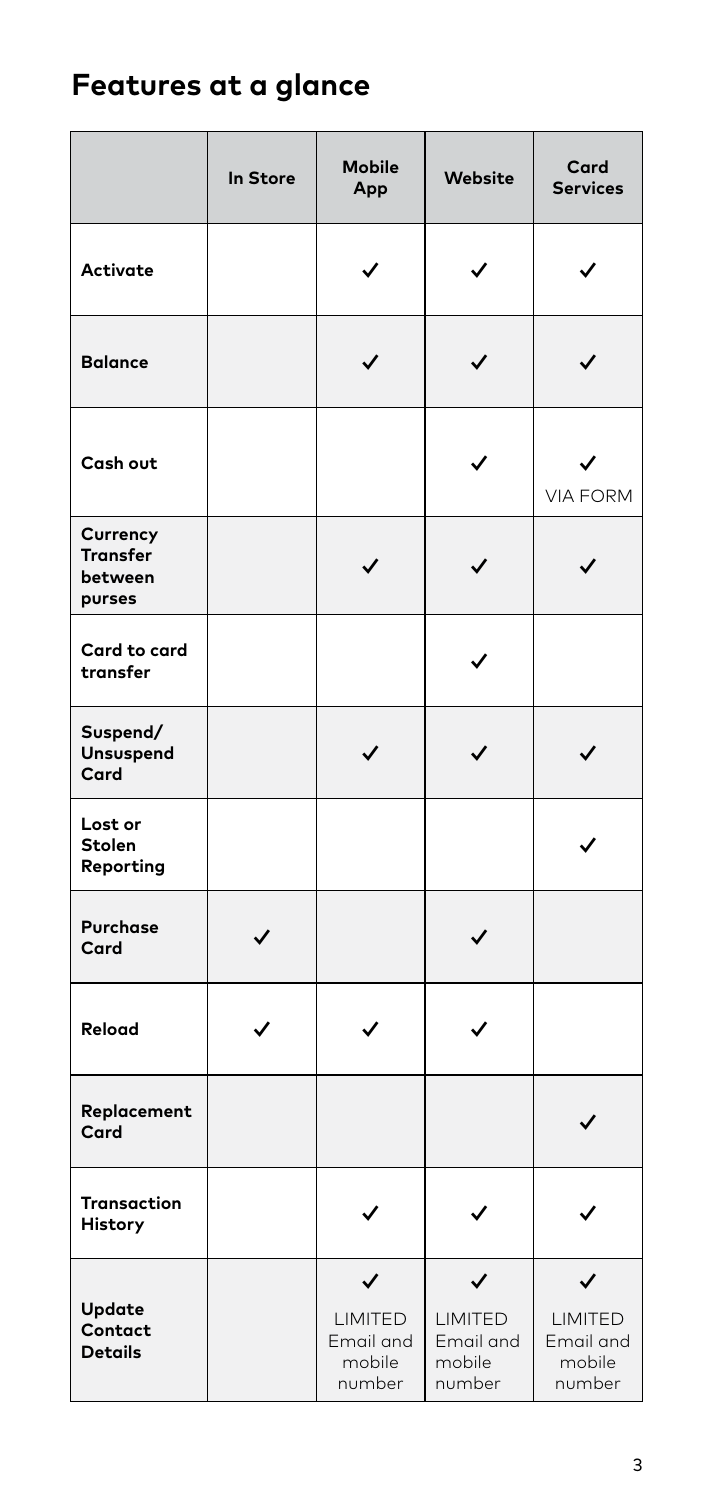## **Contents**

| Section A – General Information 5   |  |
|-------------------------------------|--|
| Section B – Terms and Conditions 18 |  |
| Section C - Definitions  41         |  |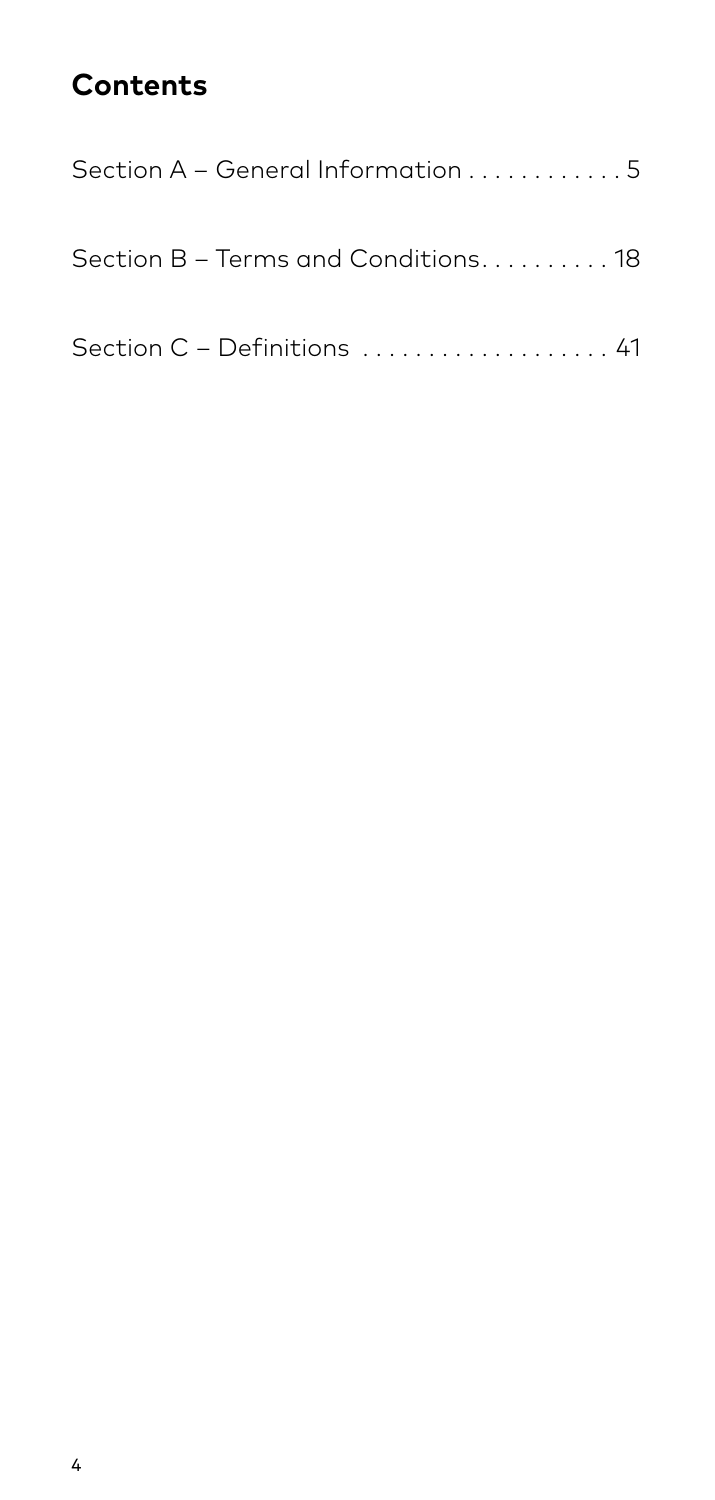## **Section A – General Information Introduction**

This Product Disclosure Statement ("PDS") contains important information and terms and conditions about the Cash Passport Platinum Mastercard facility ("Cash Passport") and has been prepared by Heritage Bank Limited ABN 32 087 652 024, AFSL 240 984 ("Issuer").

This PDS does not take into consideration your objectives, financial situation or needs. Before applying for the Cash Passport you should consider whether the Cash Passport Platinum is appropriate for you, having regard to your own objectives, financial situation and needs.

It is important that you read and understand this PDS before deciding to apply for this product. Information in this PDS that is not materially adverse information is subject to change from time to time. You may access this updated information online. Alternatively, you may request a paper copy of this information free of charge from Mastercard Prepaid by calling 1800 098 231

(+44 207 649 9404 outside of Australia, call charges apply).

The information which the Issuer will make available by way of these updates is subject to change from time to time. By applying for, acquiring and activating this product you are entering into a contractual relationship (governed by the Terms and Conditions) with the Issuer, not with Mastercard Prepaid.

For more information about the Cash Passport Platinum, visit the website.

#### **Product Issuer**

The Issuer, Heritage Bank Limited ABN 32 087 652 024, AFSL 240984, is an authorised deposit-taking institution holding an authority to carry on banking business in Australia and issues the Cash Passport Platinum under an arrangement with Mastercard Prepaid. The Issuer holds an Australian Financial Services Licence (240984) authorising it to deal in, and provide financial product advice in relation to, certain classes of financial products, including the Cash Passport Platinum. The Issuer has appointed Mastercard Prepaid for the purpose of providing the distribution and processing services mentioned below. The Issuer can be contacted at PO Box 190 Toowoomba QLD 4350 or via phone on 13 14 22.

By purchasing this product you are entering into a contractual relationship with the Issuer, not with Mastercard Prepaid.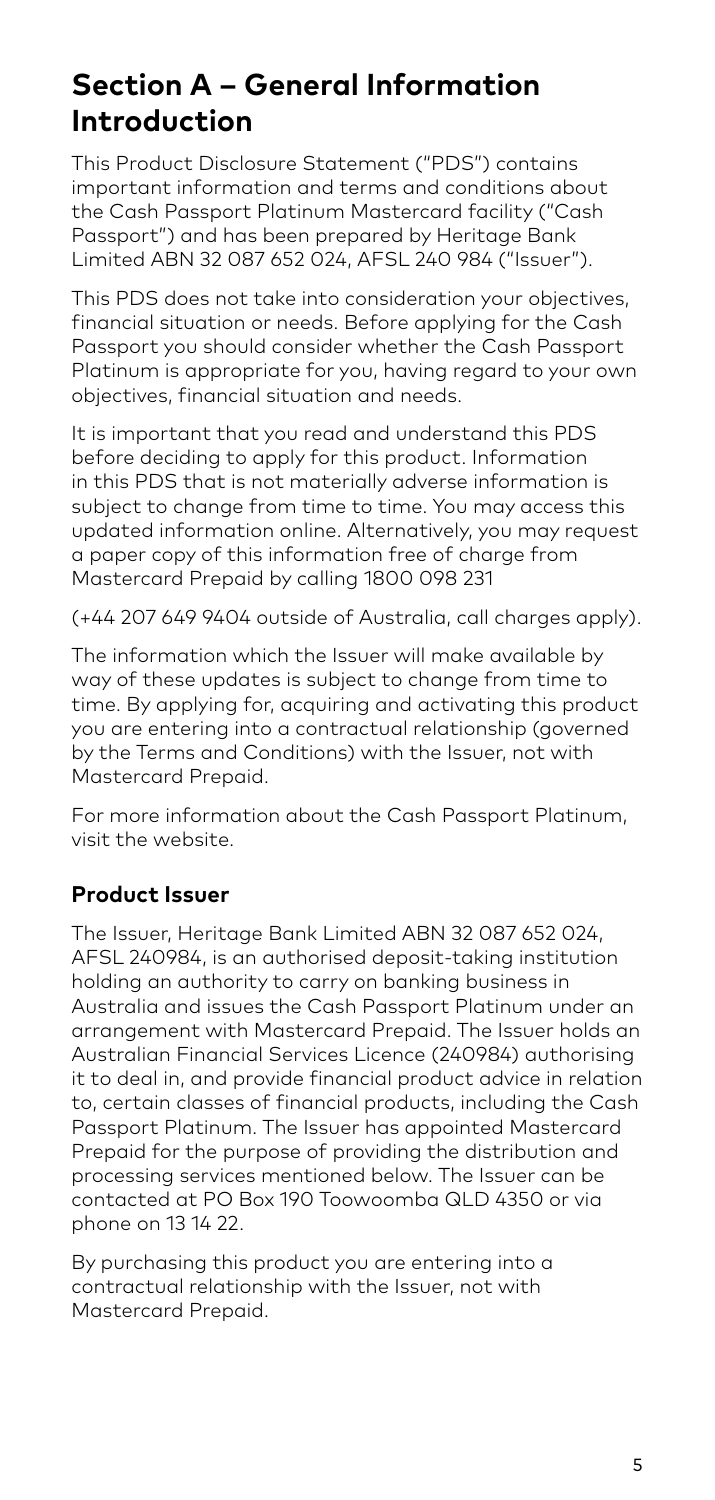#### **Product Distributor**

Mastercard Prepaid Management Services Australia Pty Ltd ABN 47 145 452 044, AFSL 386 837 ("Mastercard Prepaid") distributes the product and supplies the processing services for the Cash Passport Platinum (including services and systems necessary to issue and process all transactions on the Cash Passport Platinum) and is responsible for customer service. Mastercard Prepaid can be contacted by calling 1800 098 231 (+44 207 649 9404 outside of Australia, call charges apply). Mastercard Prepaid is part of the Mastercard® Group.

The Cash Passport Platinum is offered for sale online and may from time to time be made available for sale through participating Distribution Outlets under an arrangement with Mastercard Prepaid. The Distribution Outlets through which the Cash Passport can be applied for and purchased are Mastercard Prepaid's agents and are not authorised by the Issuer or Mastercard Prepaid to give advice about the Cash Passport other than general advice.

#### **What is the Cash Passport Platinum Mastercard?**

The Cash Passport Platinum Mastercard is a reloadable, contactless, prepaid payment facility which allows you to preload your own funds in any of the available Currencies offered by us.

You can use your Cash Passport Platinum to make purchases and withdraw cash overseas and in Australia wherever Mastercard® is accepted. The Cash Passport Platinum can also be used online or over the phone at merchants that accept Mastercard.

## **SIGNIFICANT BENEFITS:**

The Cash Passport Platinum Mastercard is:

#### **Convenient**

The Cash Passport Platinum is a convenient way for you to access different currencies overseas, enabling you to easily manage your money while away from home. You can use it online or to pay directly for goods and services at merchants who accept Mastercard, or withdraw local currency from ATMs displaying the Mastercard acceptance mark.

Note that, although the Mastercard acceptance mark may be displayed, in some countries or merchants the Card may not operate due to restrictions imposed by Mastercard. You can find information regarding the countries or merchants where restrictions apply on the website. Please also note that the Card cannot be used for manual (non- electronic) transactions. In addition, the Card must not be used for any unlawful activity. You agree to never give your Card or PIN to another person.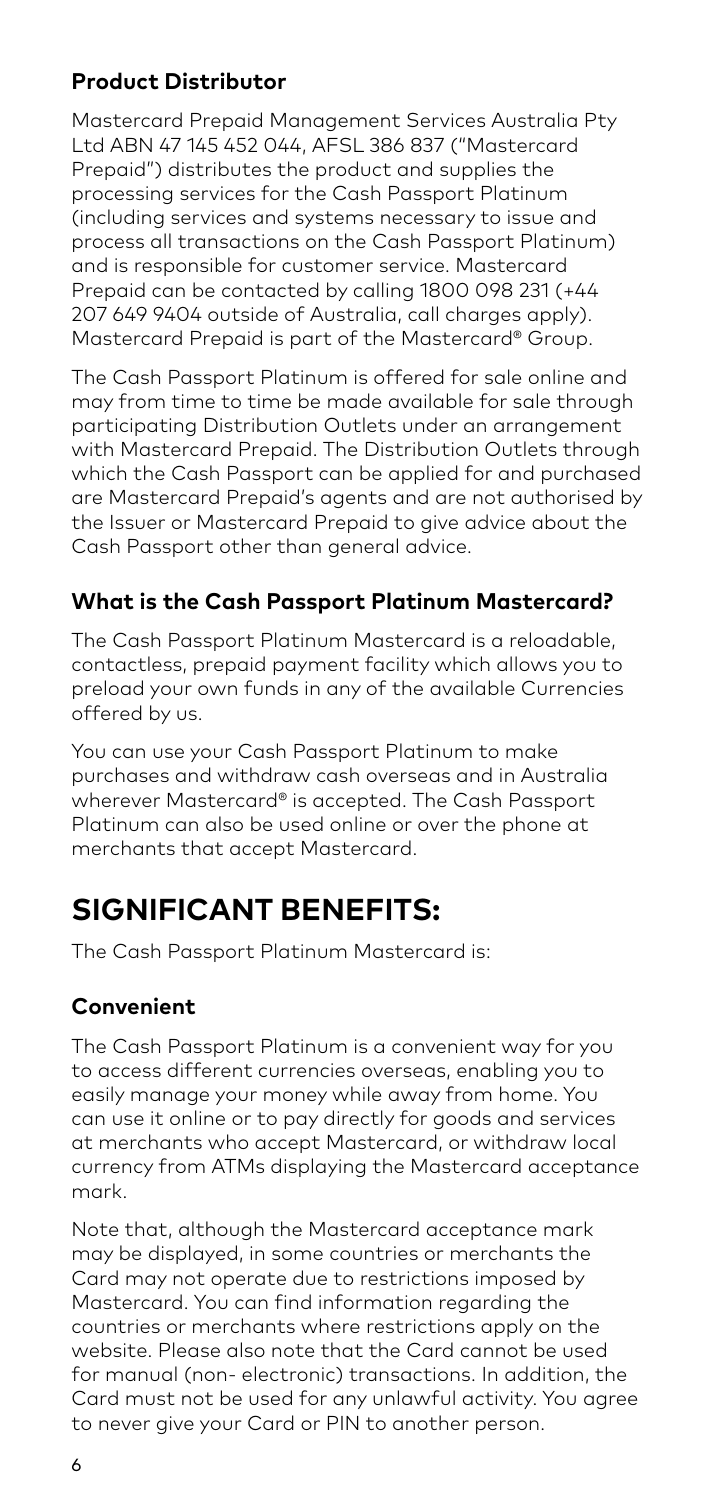#### **Flexible**

You can purchase and hold multiple Currencies on the one Card. A separate balance can be held on your Cash Passport for each of the Currencies listed below (in the default order of priority), which are subject to change from time to time.

- 1. Australian Dollars (AUD)
- 2. United States Dollars (USD)
- 3. Euros (EUR)
- 4. Great British Pounds (GBP)
- 5. New Zealand Dollars (NZD)
- 6. Thai Baht (THB)
- 7. Canadian Dollars (CAD)
- 8. Hong Kong Dollars (HKD)
- 9. Japanese Yen (JPY)
- 10. Singapore Dollars (SGD)
- 11. United Arab Emirates Dirham (AED)

The Cash Passport Platinum is set up so that you can fully utilise your entire balance to fund a transaction. This means that where you do not have funds available in the currency of the transaction, either because it is not an available Currency, or because you do not have a sufficient balance in the available Currency, the Cash Passport Platinum will use the balances of your other loaded Currencies in the default order of priority above to fund the transaction.

The Cash Passport Platinum will first take funds from the relevant Currency balance that the transaction is denominated in, i.e. if the transaction in question is in USD, the Cash Passport Platinum will first look to see if you have a sufficient USD balance and, if not, will then work its way through the other Currency balances in the above default order of priority until the transaction amount is able to be satisfied. Please see the Fees and Limits Table below for an explanation of what foreign exchange fees apply in these scenarios. If there are insufficient funds in all Currencies in your Card Fund, the transaction may not be completed. If a transaction is still processed and cleared, the negative balance becomes a debt immediately payable by you and you must pay that debt immediately. You can also transfer all or part of your Card Fund to another Cash Passport Platinum facility using the domestic or international card to card feature available via My Account (subject to applicable fees and limits). Domestic card to card will allow you to transfer funds from any Currency supported on your Cash Passport Platinum to another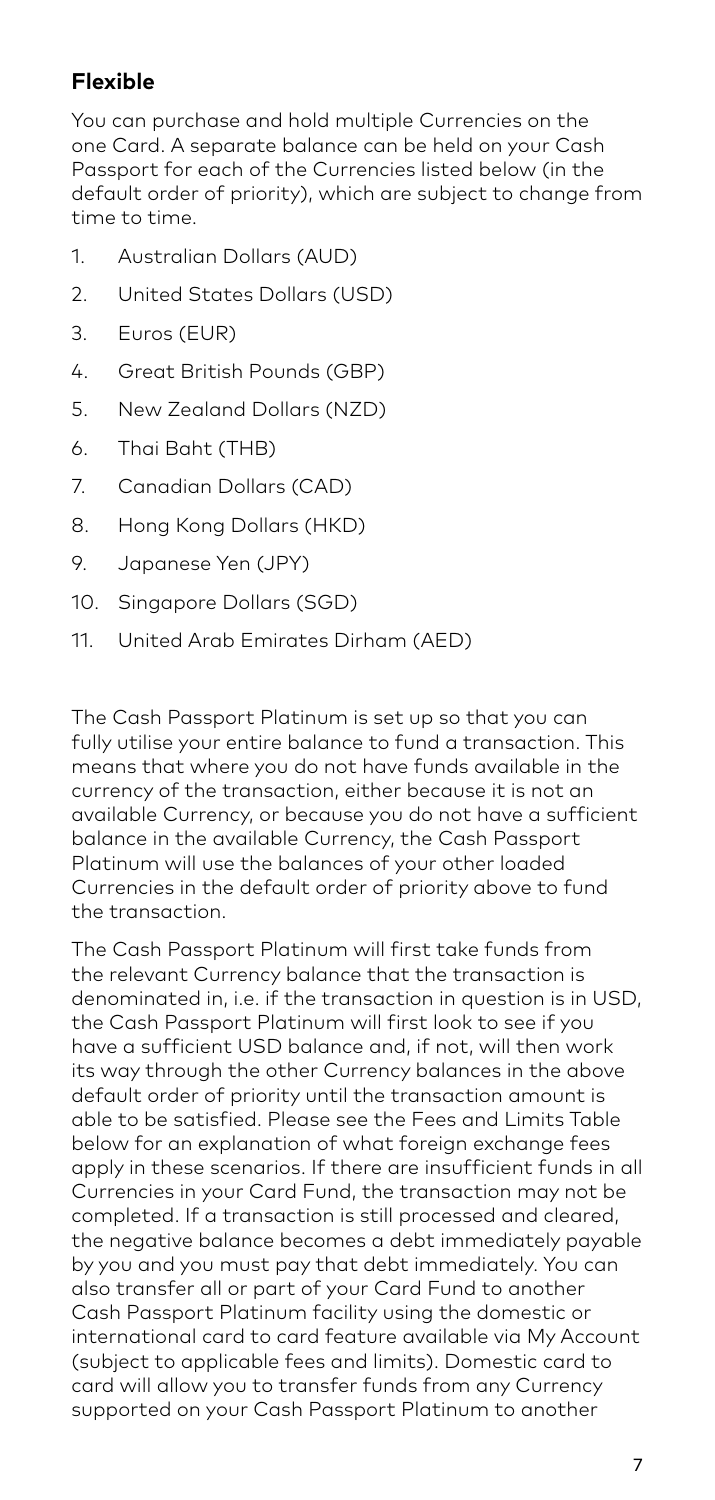Australian issued Cash Passport Platinum in any Currency supported by the receiving Cash Passport Platinum. International card to card will allow you to transfer funds from any Currency supported on your Cash Passport Platinum to a New Zealand issued Cash Passport Platinum (or any other overseas issued Cash Passport Platinum if we make this available and notify you). You will also be able to receive funds from another Cash Passport Platinum initiated domestic card to card transfer or international card to card transfer. Fees and limits apply – please refer to the Fees and Limits Table in this PDS.

#### **Reloadable**

The Card Fund is reloadable, which means that during the life of the Card, value can be loaded multiple times within the applicable limits. This means that you can reload when you are overseas or load more funds to the Card Fund each time you travel. If you have money left on your Card Fund at the end of your travels, you can withdraw your remaining balance in Australian Dollars, you can spend the remaining funds online (in your existing Currencies) or you can transfer your remaining balance to Australian Dollars and spend domestically or online using the Card. Fees may apply to loading/reloading – please refer to the Fees and Limits Table in this PDS.

#### In-Store Load:

Your Cash Passport Platinum can be loaded and reloaded in the available Currencies at participating distribution outlets ("In-Store Load"). You can ask the participating Distribution Outlet for the applicable exchange rates at the time of your transaction. Exchange rates may differ between participating Distribution Outlets and will vary each day.

#### Online Load:

You can go online and follow the prompts to load/ reload your Cash Passport Platinum. Once you complete your load/reload transaction instruction, you will be able to make payment for the transaction using BPAY® or Bank Transfer via your financial institution, using Debit Card Load or using other such methods made available on the website from time to time.

Please see the online ordering terms and conditions available online for more information about Online Load transaction instructions.

Although a load transaction can be for a value denominated in any of the available Currencies, you may only make payment for such load transactions for which instructions have been completed online in Australian dollars.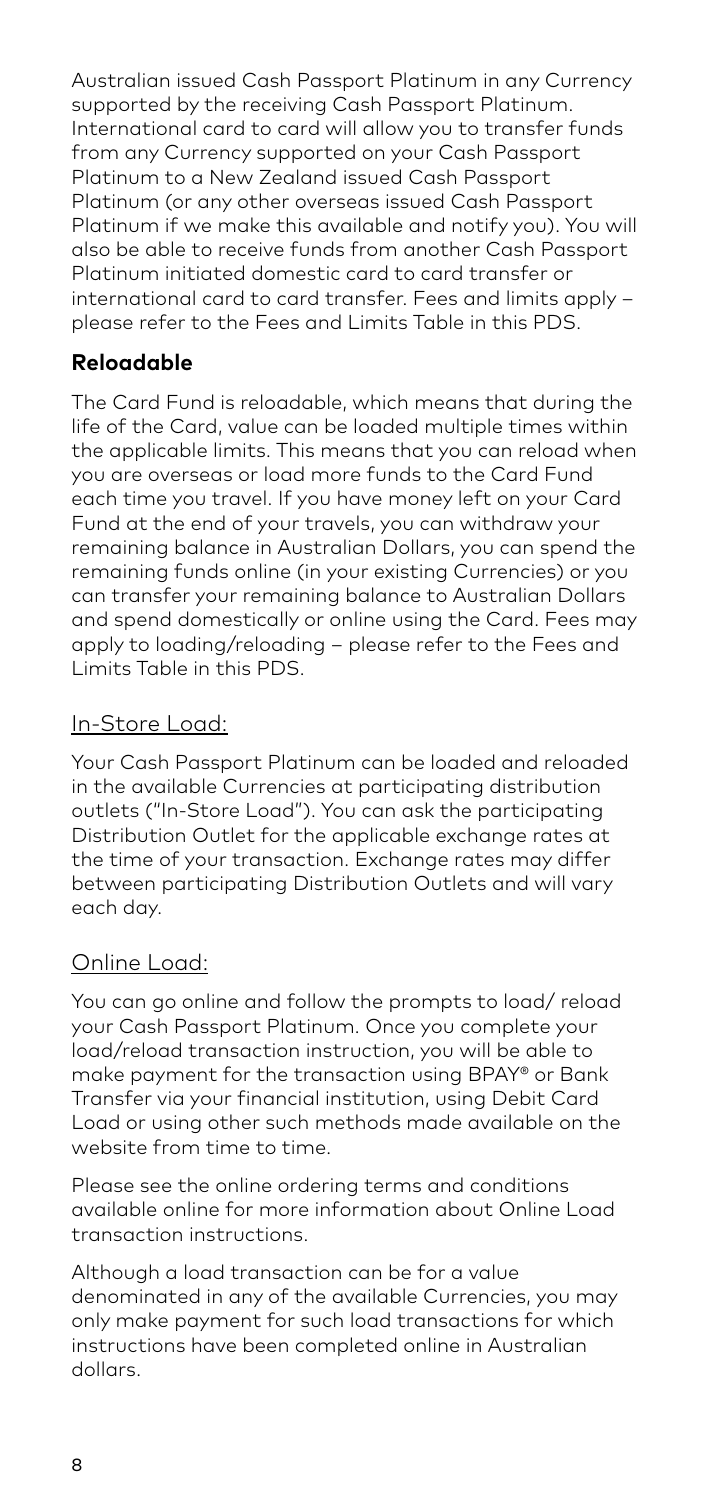#### Other methods:

Funds can be loaded by Bank Transfer directly via your own internet banking.

BSB: 880-117

Account number: 9 digit account number to be retrieved from My Account

Account name: "Your name"

Bank Transfer loads will generally take one Business Day to be processed however may take longer if the payment is not made before 2pm on a Business Day Australian Eastern Standard Time.

Bank Transfer and BPAY loads not via the website will be allocated to your current default Currency nominated on your Cash Passport Platinum. The default currency will initially be Australian Dollars, however you can change your default Currency online. If your default currency is not Australian Dollars at the time the transaction is settled, the load will be converted into the default Currency in accordance with the Terms and Conditions.

Although a load transaction can be for a value denominated in any of the available Currencies, you may only settle the transaction in Australian dollars. Load transactions are subject to fees and limits set out in the Fees and Limits Table.

Refer to clause 10.3 of the Terms and Conditions for details on how foreign exchange rates are applied.

Exchange rates for initial loads and subsequent reloads made using methods available via Online Load will be set at the prevailing exchange rate set out online at the time of your request. If you initiate a load or reload other than via Online Load, the exchange rate applied will be the prevailing exchange rate at the time the payment is processed and the funds are received into your Facility, where such exchange rate may be different to the exchange rate at the time of your request.

### **Safer than cash**

For additional security, your Card is chip and PIN protected and has a signature panel on the reverse. You have access to our 24 hour Global Emergency Assistance for immediate assistance in the event your Card is lost or stolen, you have forgotten your PIN, or if you think your PIN's security has been breached.

## **Contactless**

Your Card is Mastercard contactless enabled. Mastercard contactless is the faster way to pay for purchases under the applicable transaction limit (AUD 100 in Australia) without signature or PIN. Just tap your Card against the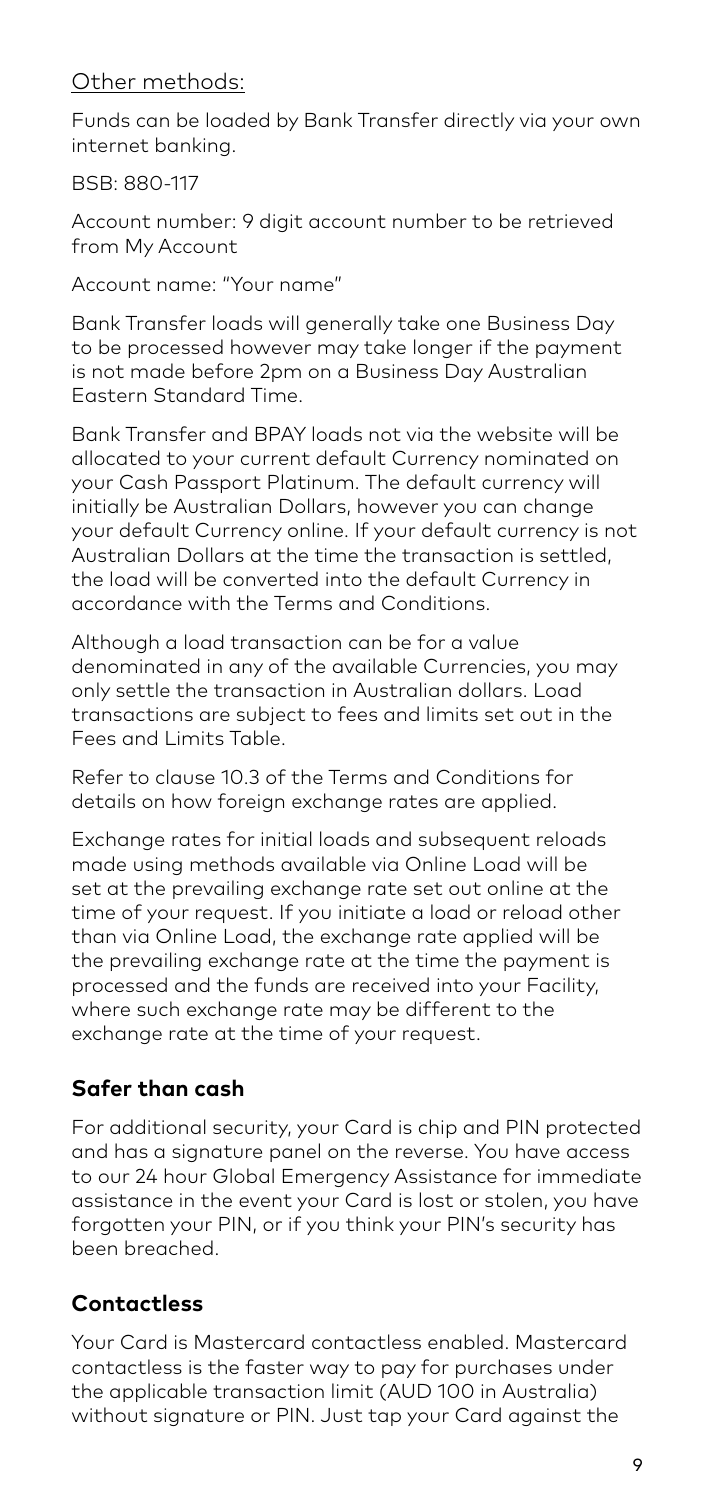reader and go. For more information, please visit www.Mastercard. com/contactless. Transaction limits for contactless transactions may change from time to time. For transactions above the limit, additional authorisation is required. Different transaction limits apply in different countries.

## **Easy**

Once activated, your Cash Passport Platinum enables you to load both foreign currencies and Australian dollars onto the one Card. This means you can exchange your Australian dollars into one or more Currencies you require before you travel. When travelling you then know exactly how much you have to spend in the relevant Currency, and you can view and manage your balances online.

## **Things you need to know before purchasing a Cash Passport Platinum Mastercard**

## **SIGNIFICANT RISKS:**

## **Security**

It is important that you safeguard your Card details, your PIN and any other passwords, equipment or software required for your operation of the Cash Passport Platinum. If you do not, then you may be liable for unauthorised transactions and other amounts as explained further in the Terms and Conditions. You may also have other liabilities, and our liability may be limited, as described in the Terms and Conditions. There is a risk of unauthorised or mistaken transactions being made through the Cash Passport Platinum.

In certain circumstances, the Issuer's liability in respect of unauthorised or mistaken transactions is limited, meaning that you may still be liable for the transaction.

In some circumstances the Issuer may not be liable for losses caused by equipment or system failure (including consequential losses), meaning that you may still be liable for the transaction and consequential losses.

The amount that may be withdrawn using a Card may be limited by the ATM operator or merchant. In some cases, the way in which a point of sale transaction is processed will depend upon the functionality of the equipment used.

## **Foreign Exchange Fluctuations**

When you load and/or allocate funds across multiple Currencies, you are exposed to, and take the risk of, foreign exchange fluctuations across these various Currencies.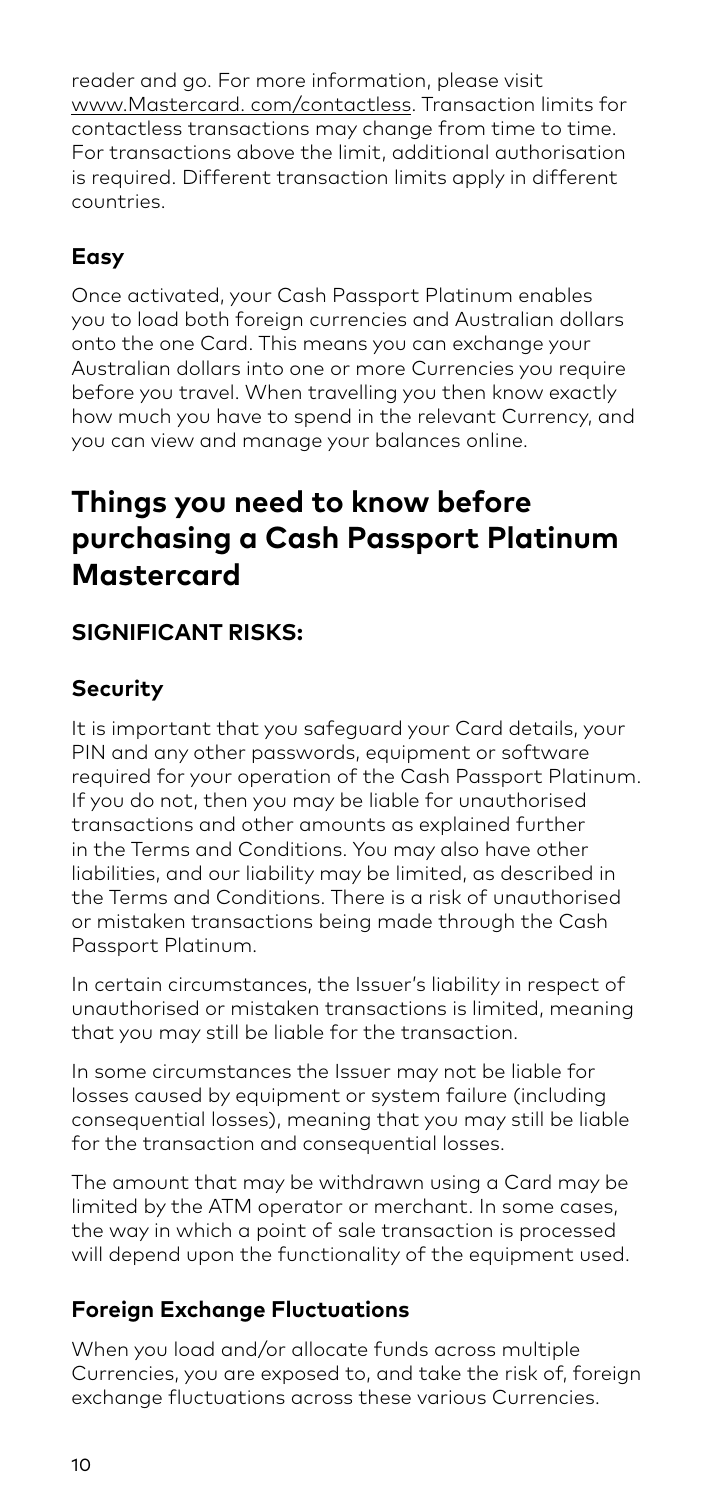For instance, if you load your Card in US dollars (at the prevailing rate on the day - see clause 10 of the Terms and Conditions), then over time, the Australian dollar equivalent of this US dollar amount may be less than, or more than, the original Australian dollar amount.

#### **Counterparty Risk**

As counterparty to the Card you are relying upon the Issuer's financial ability to fulfil its obligations to you. As a result you have counterparty risk. The balance you load on the Cash Passport Platinum is not a deposit and you do not have any depositor protection under the Financial Claims Scheme or any government guarantee which means you may lose all or part of your remaining balance of your Cash Passport Platinum in the event of an insolvency of the Issuer.

## **Service Availability**

In some circumstances, there is a risk that ATM or point of sale services may not be available for a period of time. The Issuer and Mastercard Prepaid are dependent upon the reliability and operational processes of technology and communications providers, with respect to computer and telecommunications network. While all parties seek to achieve 100% availability, process and service disruptions may occur periodically. The Card must not be used for manual (non-electronic) transactions (eg, imprinters, clickclack machines or offline transactions).

## **Card expiry**

Each Card has an expiry date. The expiry date is printed on the front of the Card. The Card cannot be used after it has expired. However, you will still be able to cash out, less any applicable fees.

### **Pre-authorisation**

Certain businesses (e.g. hotels, cruise lines and car rental companies) may ask for pre-authorisation of the estimated cost of the final bill. If the Card is used for this purpose, this pre-authorised amount will be temporarily unavailable (and in some cases for up to 30 days). Only the actual amount of the final bill will be deducted from the Card Fund balance. If you do use the Card for a pre-authorisation and need access to the pre-authorised amount within the 30 day period, you will need to contact the merchant directly to request the merchant to remove the pre- authorisation and it will be at Mastercard's discretion to release the funds back onto your Cash Passport.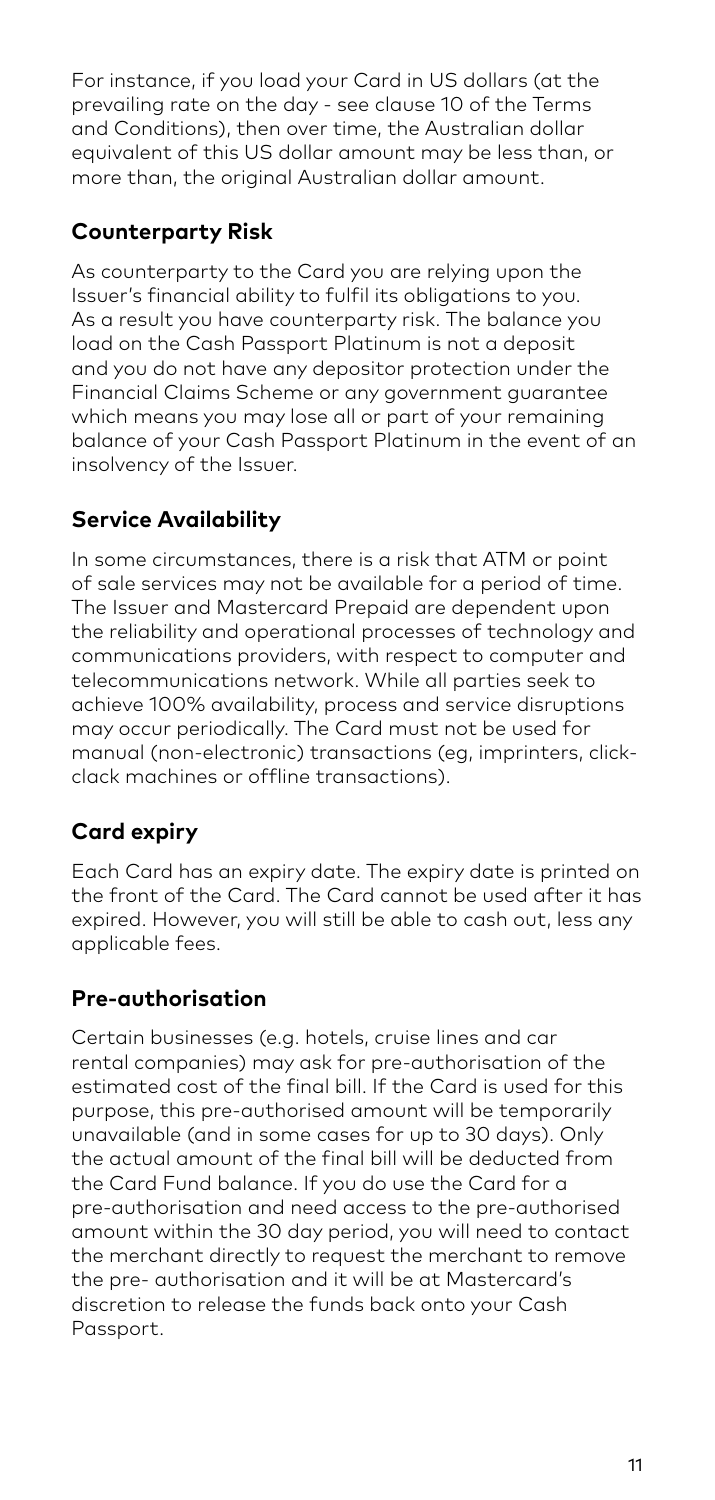### **Multi Currency Choice ("MCC")**

MCC is a service provided by merchants that allows you to pay in your home currency or another currency when you are travelling overseas or shopping on an international website.

The merchant must inform you of the currency in which the transaction will be processed before you accept the transaction. By signing the receipt, entering a PIN or completing the transaction you accept the currency offered by the merchant or ATM owner. The currency in which you have authorised the transaction will appear on the transaction receipt.

Accepting the offer to settle in another currency may result in unnecessary conversion costs as the merchant may apply a foreign exchange margin to convert the transaction currency into another currency. In addition, the Spend Rate may apply in accordance with clause 10 of the Terms and Conditions - for example, if there are insufficient funds available in the other currency used for the MCC.

You should consider carefully the offer to complete the transaction in another currency. If you have the local currency loaded on your Card you may avoid MCC by using the local currency.

#### **Loading Large Amounts of Currency**

The risks of the Cash Passport Platinum may be increased when loading large amounts of money onto the Cash Passport Platinum as foreign exchange rate fluctuations (as described above) will have a greater impact the larger the amounts loaded onto the Card. There is no interest payable to you in relation to the Card Fund.

#### **Third Party Limits**

The amounts withdrawn or used for purchases using the Card may be limited by the ATM operator, merchant, or regional regulatory limits as relevant.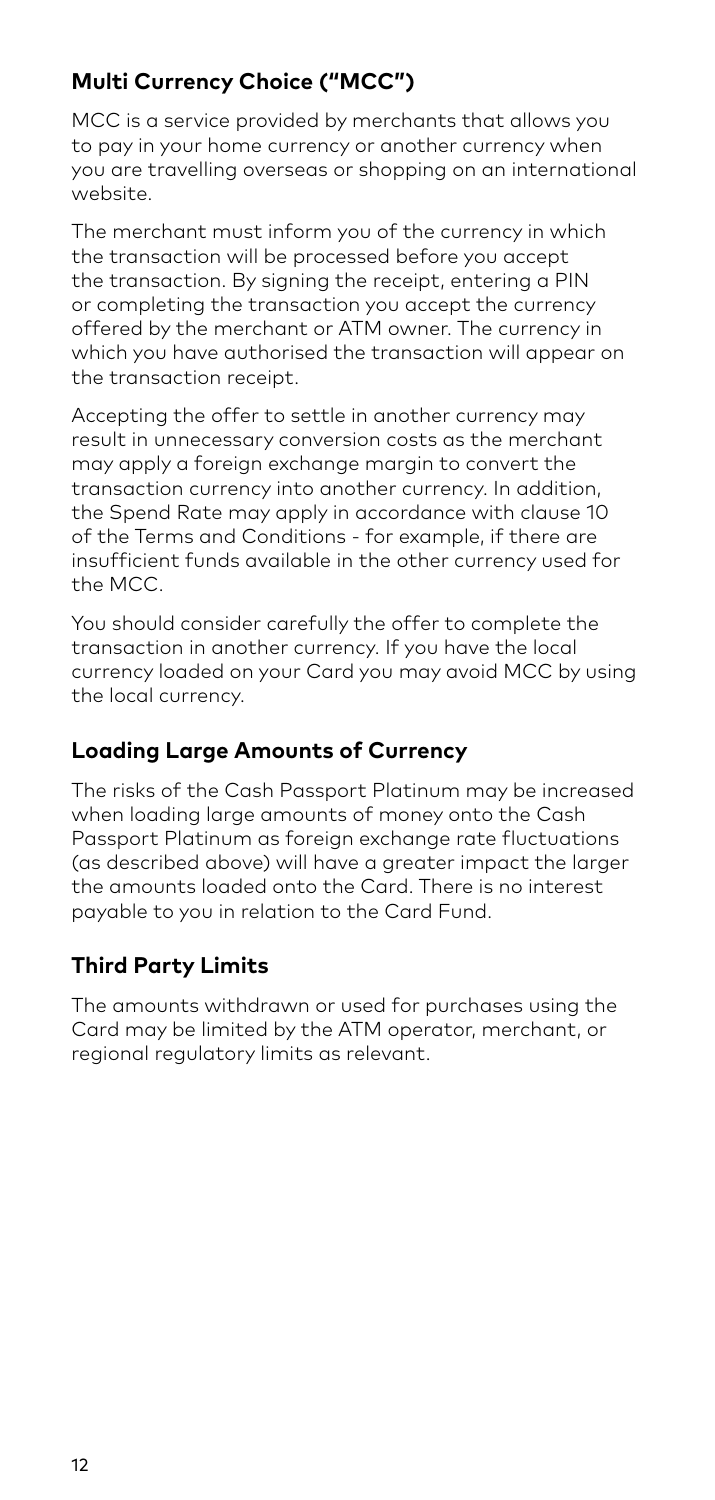## **Fees and Limits**

| Fee                                                             | When is this<br>payable?                                                                                                                        | Fee amount                                                                                                                 |
|-----------------------------------------------------------------|-------------------------------------------------------------------------------------------------------------------------------------------------|----------------------------------------------------------------------------------------------------------------------------|
| Initial card issue fee                                          | When you first<br>purchase your card<br>(in person or online)                                                                                   | FREE                                                                                                                       |
| Initial load fee                                                | When you load your<br>card online for the<br>first time                                                                                         | FREE (however a<br>Debit Card Load<br>Fee will apply if the<br>initial load is funded<br>from a Debit Card -<br>see below) |
| Debit Card Load<br>fee (including Initial<br>Loads and Reloads) | or reload your Card<br>using your debit<br>card (additional<br>to any other<br>applicable fees) via<br>web/ mobile                              | 0.5% of the<br>amount loaded, per<br>Debit Card Load<br>transaction                                                        |
|                                                                 | Note: you may be<br>charged other fees<br>by third parties for<br>the transaction<br>(e.g. your debit card<br>issuer)                           |                                                                                                                            |
| Reload fee (online)                                             | Each time you<br>reload additional<br>funds onto your<br>card online via web/<br>mobile (except<br>when using Debit<br>Card load)               | FREE                                                                                                                       |
| Reload fee (Bank<br>Transfer)                                   | Each time you<br>reload additional<br>funds onto your<br>card using bank<br>transfer details<br>without booking<br>your rate via web/<br>mobile | FREE                                                                                                                       |
| Reload fee (BPAY)                                               | Each time you<br>reload additional<br>funds onto your<br>card using BPAY<br>details without<br>booking your rate<br>via web/mobile              | FREE                                                                                                                       |
| Administrative fee<br>(in-store only)                           | When you purchase<br>your card and<br>load in-store (or<br>subsequently<br>reload), with<br>the help of<br>customer service<br>representative   | Up to the greater<br>of 1.1% of the load/<br>reload amount or<br>\$15'                                                     |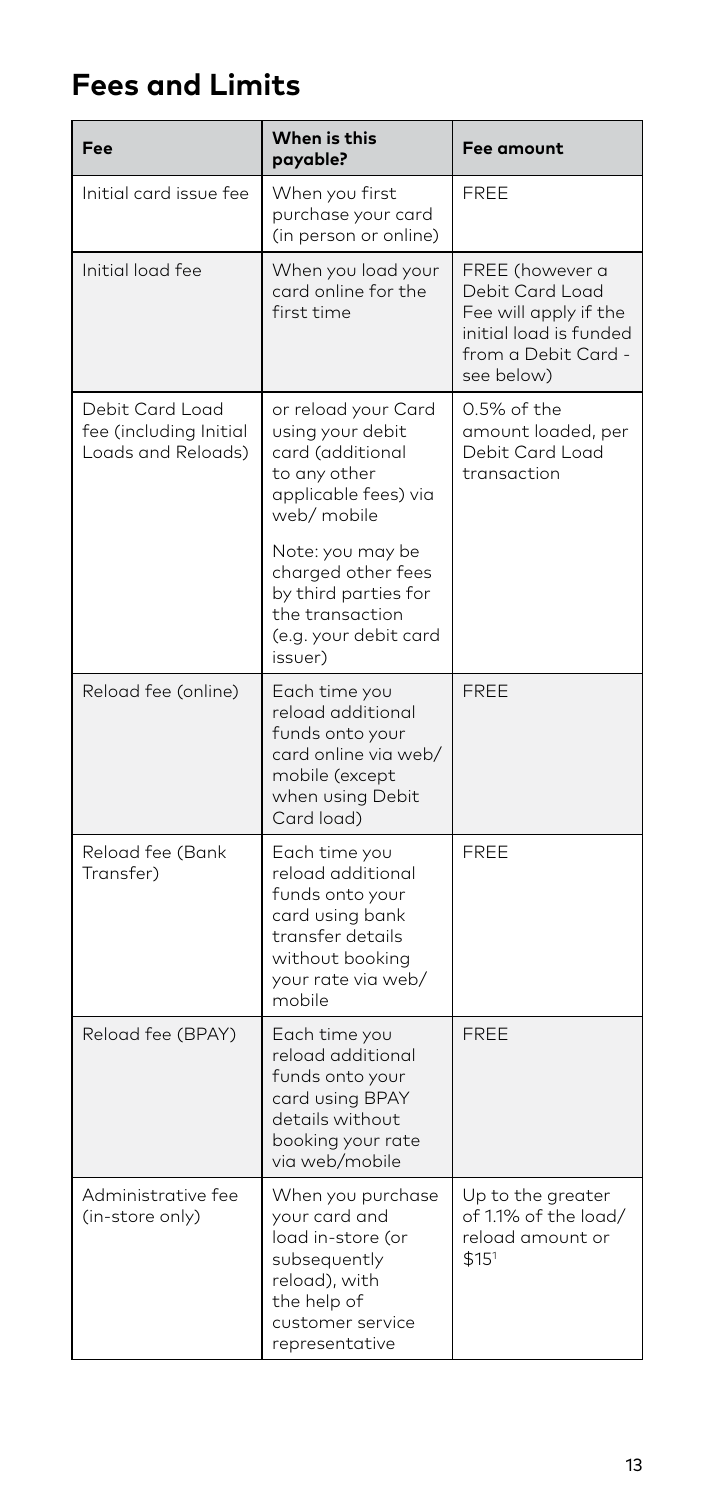| Fee                           | When is this<br>payable?                                                                                                                                                                                                                                                                                                           | Fee amount  |
|-------------------------------|------------------------------------------------------------------------------------------------------------------------------------------------------------------------------------------------------------------------------------------------------------------------------------------------------------------------------------|-------------|
| Additional card fee           | When you opt for<br>an additional card<br>at the time of<br>purchase                                                                                                                                                                                                                                                               | <b>FREE</b> |
| Replacement card<br>fee       | When you request<br>a replacement Card<br>for lost/stolen<br>Cards                                                                                                                                                                                                                                                                 | <b>FREE</b> |
| Inactivity fee                | A fee charged at<br>the start of each<br>month if you have<br>not made any<br>transactions on the<br>Card in the previous<br>12 months. Unless<br>your Card is used<br>again, or reloaded,<br>this fee applies<br>each month until<br>the Card is closed<br>or the remaining<br>Card balance is less<br>than the inactivity<br>fee | <b>FREE</b> |
| Online Cash out fee           | The fee charged<br>when you cash out<br>any amount on<br>your Card online<br>(Manual cash outs<br>will incur a \$10 fee)                                                                                                                                                                                                           | FREE        |
| Domestic card to<br>card      | When you transfer<br>funds to another<br>Australian issued<br>Cash Passport<br>Platinum or<br>standard Cash<br>Passport using<br>domestic card to<br>card functionality                                                                                                                                                            | <b>FREE</b> |
| International card<br>to card | When you transfer<br>funds to a New<br>Zealand issued<br>Cash Passport<br>Platinum or<br>standard Cash<br>Passport using<br>international<br>card to card<br>functionality (or<br>any other overseas<br>issued Cash<br>Passport if we<br>make this available<br>and notify you)                                                    | FREE        |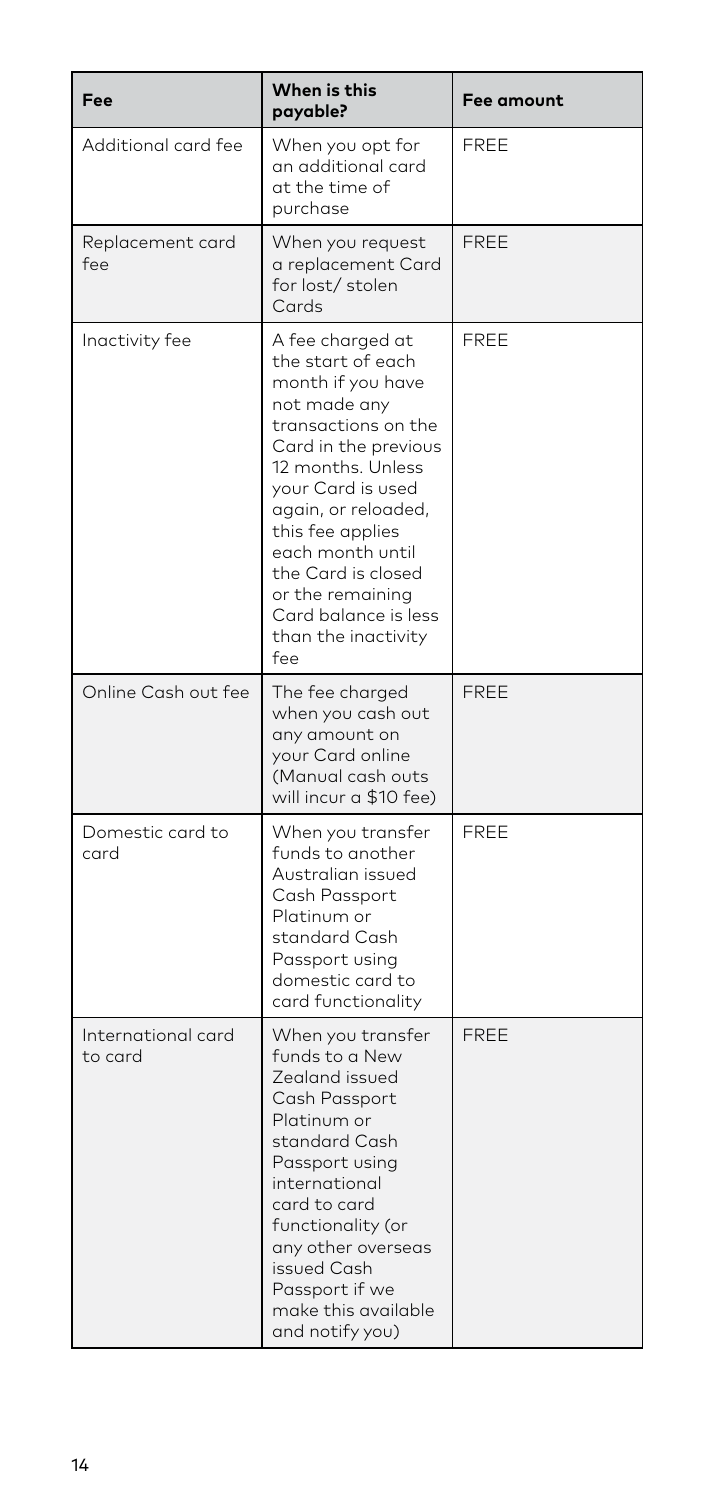| Fee                                                               | When is this<br>payable?                                                                                                                                                                                                                                                                                               | <b>Fee amount</b>                                                                                                                                                                                                                                                                                                                         |
|-------------------------------------------------------------------|------------------------------------------------------------------------------------------------------------------------------------------------------------------------------------------------------------------------------------------------------------------------------------------------------------------------|-------------------------------------------------------------------------------------------------------------------------------------------------------------------------------------------------------------------------------------------------------------------------------------------------------------------------------------------|
| Domestic ATM fee                                                  | Each time you<br>withdraw cash<br>from an ATM in<br>Australia                                                                                                                                                                                                                                                          | 2.95% of value<br>Withdrawn <sup>3</sup>                                                                                                                                                                                                                                                                                                  |
| <b>International ATM</b><br>withdrawal fee<br>(outside Australia) | Each time you<br>withdraw cash<br>from an ATM<br>outside of Australia<br>using your Card <sup>3</sup>                                                                                                                                                                                                                  | <b>USD 2.50, EUR</b><br>2.50, GBP 2.00,<br><b>NZD 3.50, THB</b><br>80.00, CAD 3.50,<br><b>HKD 18.00, JPY</b><br>260.00, SGD<br>3.50, AED 10.00,<br>AUD 3.50 (for<br>international<br>ATM withdrawals<br>in countries not<br>mentioned above<br>or insufficient<br>funds in the<br>relevant Currency<br>to cover the whole<br>transaction) |
| Currency to<br>Currency fee                                       | When you request<br>to transfer funds<br>from one Currency<br>to another<br>Currency on the<br>same Card                                                                                                                                                                                                               | <b>FREE</b><br>You will see the<br>applicable foreign<br>exchange rate as<br>determined by us at<br>time of transaction                                                                                                                                                                                                                   |
| Currency<br>Conversion Fee                                        | When a purchase<br>or ATM withdrawal<br>is conducted in<br>a currency that<br>is not loaded on<br>your Card, or<br>when there are<br>insufficient funds<br>in that currency<br>to complete the<br>transaction and the<br>cost is allocated<br>against other<br>Currency/ies on<br>your card to fund<br>the transaction | <b>FREE</b><br>The Spend Rate<br>will apply to<br>foreign exchange<br>transactions in<br>accordance with<br>the Terms and<br>Conditions                                                                                                                                                                                                   |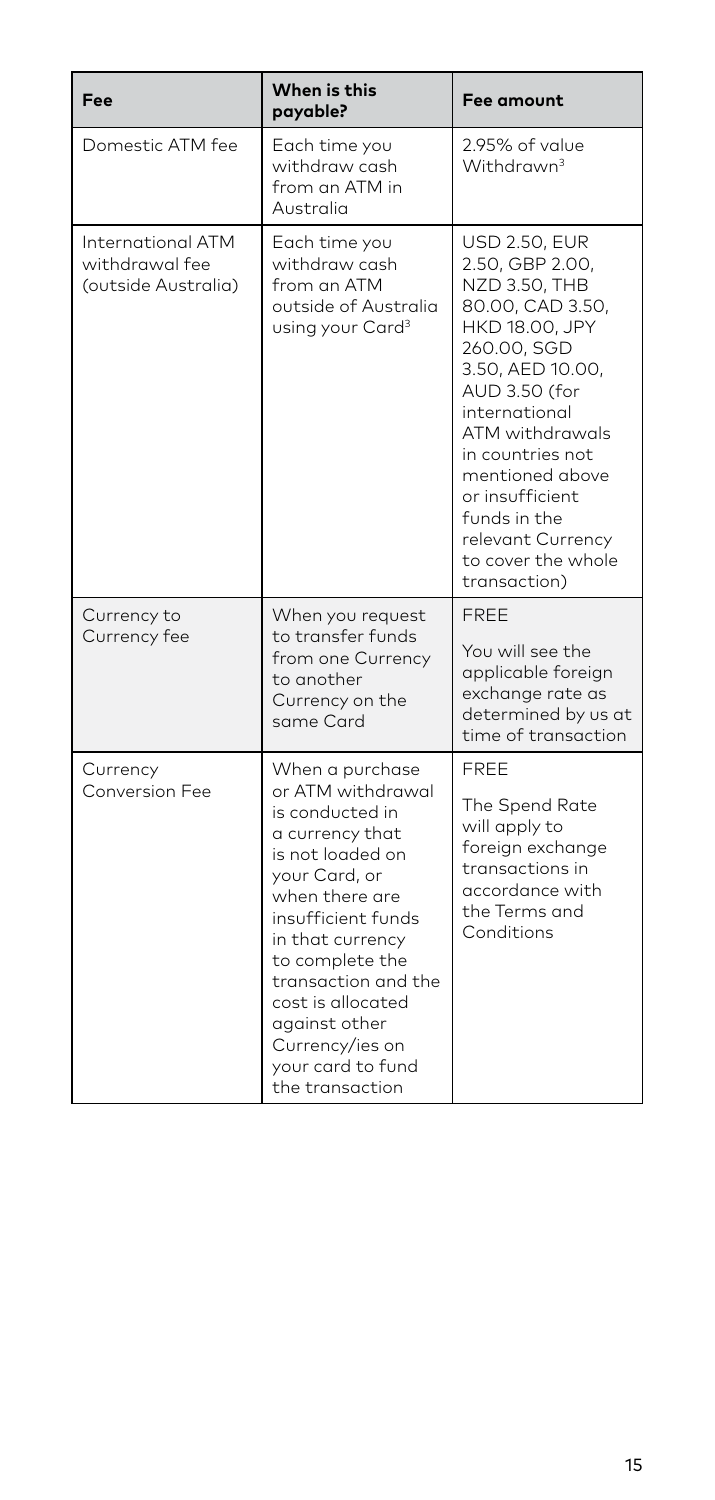| <b>CARD LIMITS</b><br>Amounts shown are in AUD                                                                                                                                  |                                                                                                          |  |  |
|---------------------------------------------------------------------------------------------------------------------------------------------------------------------------------|----------------------------------------------------------------------------------------------------------|--|--|
| Maximum number of Cards<br>you may hold in your name at<br>any one time (not including any<br>linked additional card that you<br>may have purchased).                           | One                                                                                                      |  |  |
| Minimum amount you can<br>load/reload on your Card per<br>load/reload                                                                                                           | AUD 100 or currency<br>equivalent                                                                        |  |  |
| Maximum amount you can<br>load/reload on your Card per<br>load/reload (see additional<br>requirements for Debit Card<br>Load and BPAY reload below)                             | AUD 100,000 or currency<br>equivalent                                                                    |  |  |
| Maximum amount you can<br>load/reload on your Card<br>using Debit Card Load                                                                                                     | AUD 15,000 in any 24 hour<br>period AUD 30,000 in any 7<br>day period AUD 60,000 in any<br>30 day period |  |  |
| Maximum BPAY reload amount<br>in any 24 hour period                                                                                                                             | AUD 25,000 or currency<br>equivalent                                                                     |  |  |
| Domestic card to card<br>Maximum amount you can<br>transfer to another Australian<br>issued Cash Passport Platinum<br>or Multi-currency Cash<br>Passport in any 24 hour period. | AUD 20,000 or currency<br>equivalent                                                                     |  |  |
| International card to card<br>Maximum amount you can<br>transfer to a New Zealand<br>issued Cash Passport Platinum<br>or standard Cash Passport in<br>any 24 hour period.       | AUD 20,000 or currency<br>equivalent                                                                     |  |  |
| Maximum balance allowed<br>across all Currencies during<br>any 12 month period or at any<br>one time                                                                            | AUD 100,000 or currency<br>equivalent                                                                    |  |  |
| Maximum ATM withdrawal<br>amount in any 24 hours                                                                                                                                | AUD 3,000 or currency<br>equivalent (some ATM<br>operators may set their own<br>withdrawal limits)2      |  |  |
| Maximum value of EFTPOS<br>transactions during any<br>24 hour period                                                                                                            | AUD 15,000 or currency<br>equivalent                                                                     |  |  |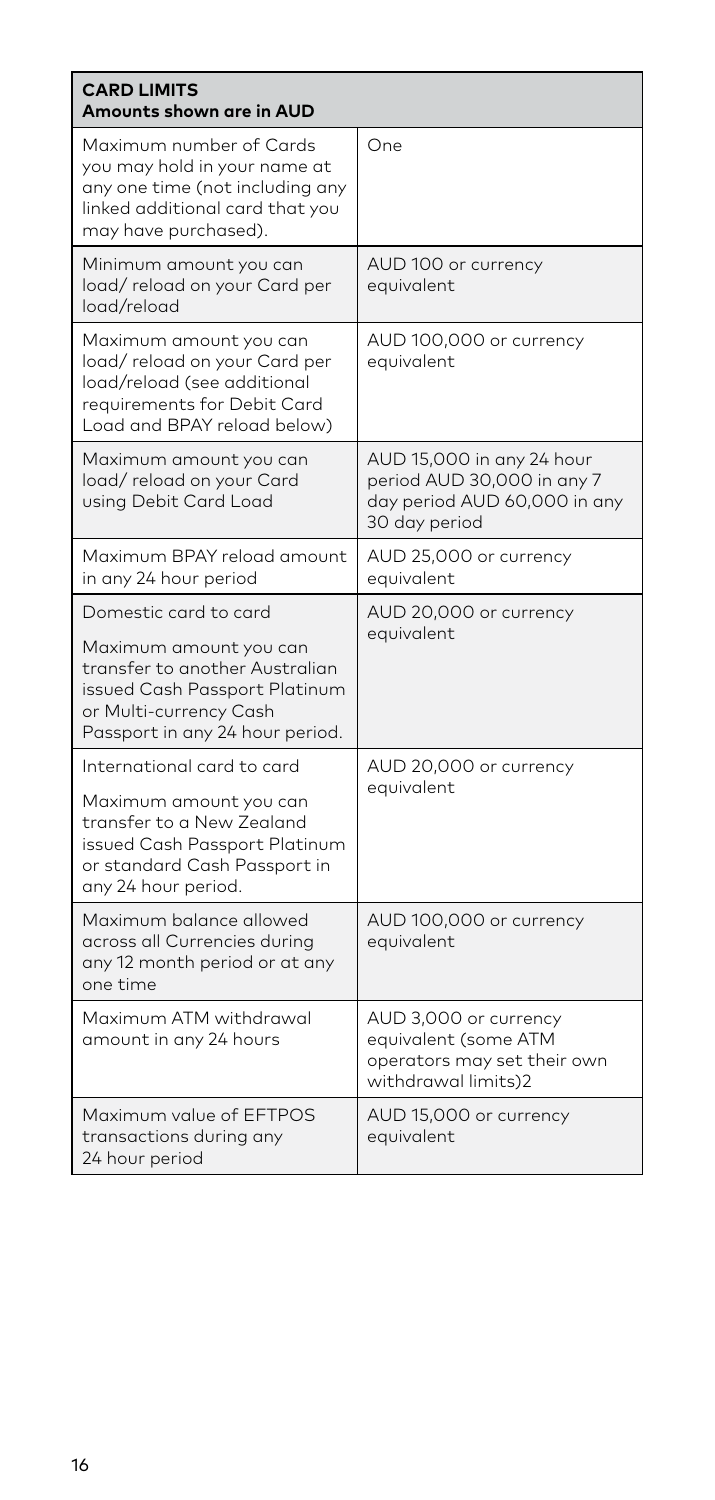#### **Examples:**

- <sup>1</sup> Administrative fee for loading or reloading your Card in-store: reload of AUD500 attracts a fee up to the greater of 11% or \$15 (AUD500  $\times$  11% = AUD5.50). Given, \$15 is greater than 1.1%, the amount payable for your reload for an amount of AUD500 will therefore be AUD515. Reload of AUD2500 attracts a fee up to the greater of 1.1% or \$15 (AUD2500 x 1.1% = AUD27.50). Given 1.1% is greater than \$15, the amount payable for your reload for an amount of AUD2500 will therefore be AUD2527.50.
- $\overline{2}$  Some ATM operators may charge their own fee. If the Currency of your transaction matches one of the Currencies on the Card and there are sufficient funds in that Currency to cover the whole transaction, the relevant fee for that Currency will be applied. If the Currency of your transaction does not match one of the Currencies on the Card or there are insufficient funds in the relevant Currency to cover the whole transaction, then the AUD fee will be applied and will be converted into the last Currency being used to fund the transaction at the Spend Rate on the day the transaction is processed.
- 3 Domestic ATM withdrawal fee: 2.95% of the amount withdrawn charged at the time when you use your Card to make a withdrawal from ATMs in Australia. For example, if you withdraw AUD200 from an ATM in Australia it will attract a fee of AUD5.90 (AUD200 x2.95%).

#### **Important information**

Although the Issuer of this product is an authorised deposit-taking institution in Australia, Cash Passport Platinum is not a deposit account or bank account with the Issuer, nor is Cash Passport Platinum linked to any deposit account or bank account. Accordingly, you do not have any depositor protection under the Financial Claims Scheme or any government guarantee.

You do not earn interest on the funds held in your Cash Passport Platinum.

The Target Market Determination for this product can be located at www.heritage.com.au/TMD.

#### **What happens if you have a complaint?**

If you have a complaint about the Product or our services, please contact Mastercard Prepaid by calling 1800 098 231 (+44 207 649 9404 outside of Australia, call charges apply) or prepaidmgmt\_ppc\_disputes@mastercard.com.

We will acknowledge your complaint promptly, either verbally or in writing, and do our best to resolve it straight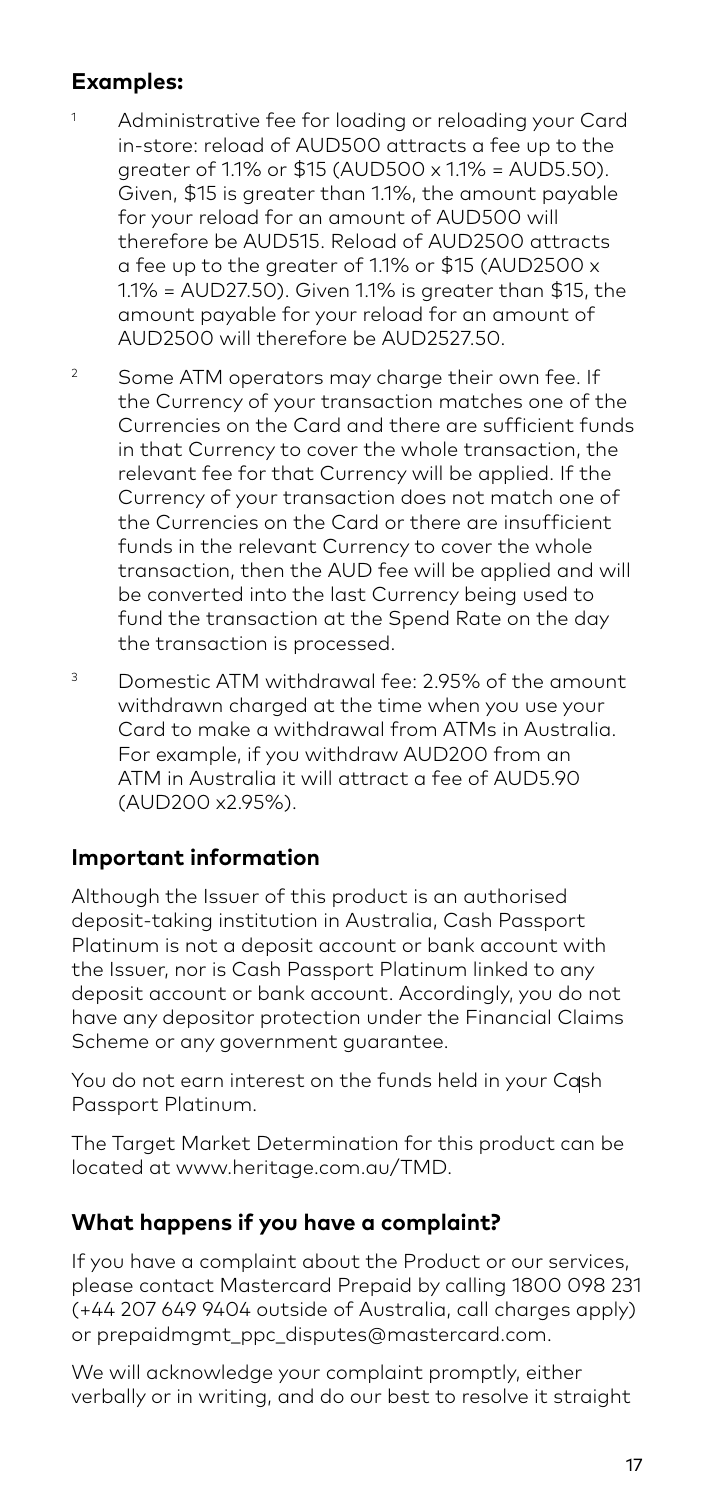away. If we can't resolve your complaint within 5 business days, we will provide you with a written response providing the final outcome within no later than 30 days. We aim to resolve all complaints within 21 days. However, in some cases it may take up to 30 days. Your complaint may take a little longer to assess if we need more information or if your complaint is complex. In all cases, we'll keep you updated on the progress. You can ask for information about how we manage complaints in alternative formats and languages upon request by calling 1800 098 231 (+44 207 649 9404 outside of Australia, call charges apply). If you have a hearing or speech impairment, you can access additional support through the National Relay Service on 1300 555 727.

If you are not satisfied with our response, you may lodge a complaint with the Australian Financial Complaints Authority (AFCA). AFCA provides free and independent financial services complaint resolution and can be contacted on Website: www.afca.org.au Email: info@afca. org.au Phone: 1800 931 678 (free call) Mail: GPO Box 3, Melbourne VIC 3001. Time limits may apply to complain to AFCA and so you should act promptly or otherwise consult the AFCA website to find out if or when the time limit relevant to your circumstances expires.

To contact the Issuer, Heritage Bank Limited, about your complaint:

| Phone: | Australia: 1800 797 799 (free call)<br>Overseas: +61.7 4690.9000 |
|--------|------------------------------------------------------------------|
|        | <b>Website:</b> www.heritage.com.au                              |
| Email: | complaints@heritage.com.au                                       |
| Mail:  | Heritage Bank Limited, Reply Paid 190,<br>Toowoomba QLD 4350     |

## **Section B – Terms and Conditions**

#### **1 Understanding these Terms and Conditions**

- 1.1 All amounts of money specified in these Terms and Conditions are in Australian dollars (unless otherwise specified).
- 1.2 References to days, times or periods of time in these Terms and Conditions are reckoned according to Australian Eastern Standard Time.
- 1.3 These Terms and Conditions govern the use of the Cash Passport Platinum.
- 1.4 You agree to these Terms and Conditions by any action relating to the Cash Passport Platinum including but not limited to signing the back of a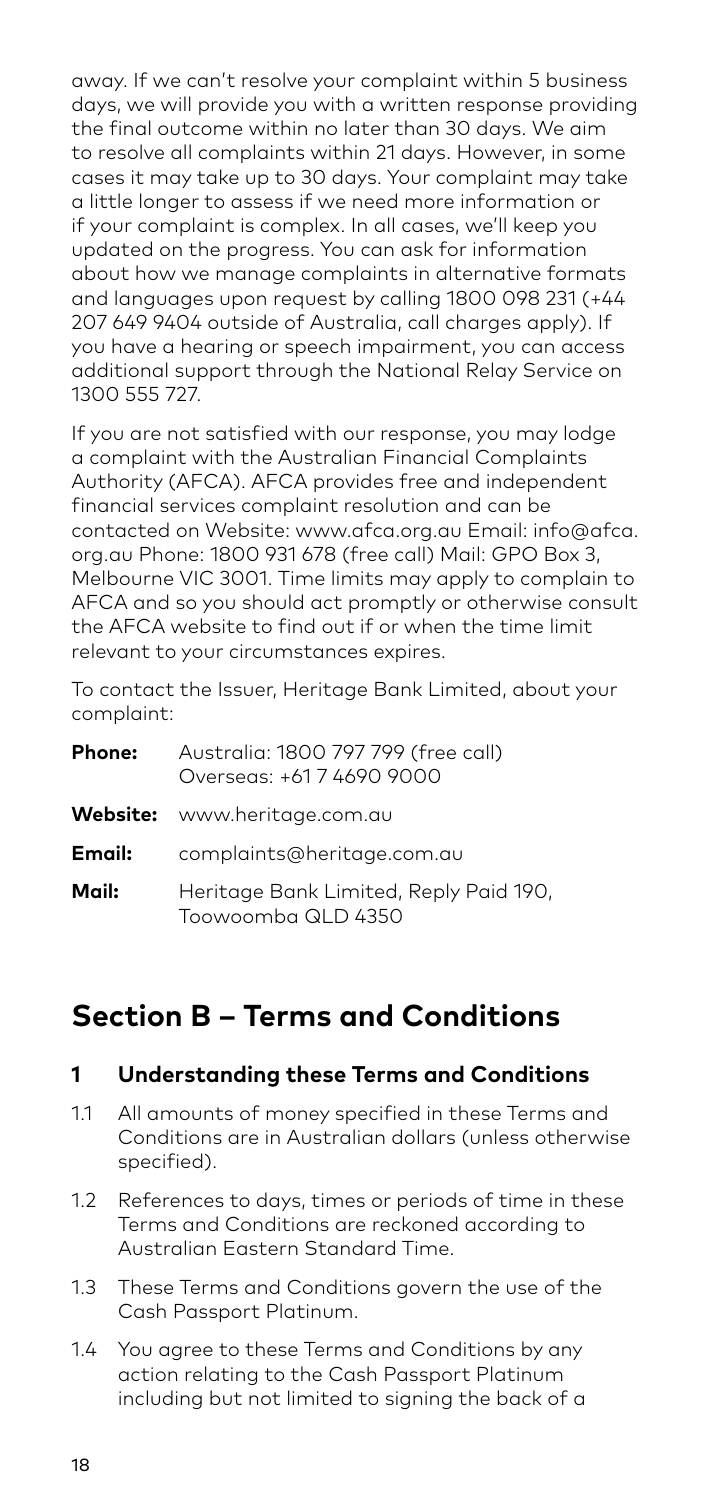Card; using a Card to make a purchase or withdraw cash from an ATM; activating a Card; or loading/ reloading funds onto the Cash Passport Platinum (but these are not the only ways that you can be taken to have agreed to be bound by the Terms and Conditions).

1.5 The Issuer is a subscriber to the ePayments Code and warrants that it will comply with the ePayments Code in its dealings with you relating to the Card and the Card Fund.

#### **2 Issuing of Cards**

- 2.1 The Currencies available in respect of the Card may vary from time to time. Before you make a decision to acquire the Card, please check online for details of the available Currencies. If we introduce a new Currency and you choose to allocate funds to that new Currency, you will be deemed to have acknowledged and agreed that, unless otherwise notified to you, these Terms and Conditions apply to such new Currency.
- 2.2 Subject to clause 5.10, you are responsible for determining the amount held for each Currency and for ensuring you have sufficient funds for all transactions in the relevant Currency. Subject to certain limits and subject to a fee (refer to the Fees and Limits Table), you may allocate your funds across different Currencies online and/ or by such additional methods as we may make available to you from time to time.
- 2.3 You should memorise the PIN to prevent unauthorised use of the Card. You must also follow the rules on Card security (see clause 13 below).
- 2.4 The Card is the Issuer's property. The Issuer may suspend use of the Card and/or ask that you return the Card if the Issuer believes there is a good reason to do so. You must ensure that the Card is promptly returned to the Issuer if it asks you to do so.
- 2.5 The Card is not a credit card and, subject to the Card Fund becoming overdrawn (which is prohibited), all use is limited to the amount loaded to the Card Fund and any other limits referred to in these Terms and Conditions.
- 2.6 There is no interest payable to you on the balance of the Card Fund.
- 2.7 Amounts can be added to the Card Fund only as specifically provided in these Terms and Conditions.
- 2.8 The Card Fund does not amount to a deposit with the Issuer and the amount standing to the positive balance of the Card Fund does not count as an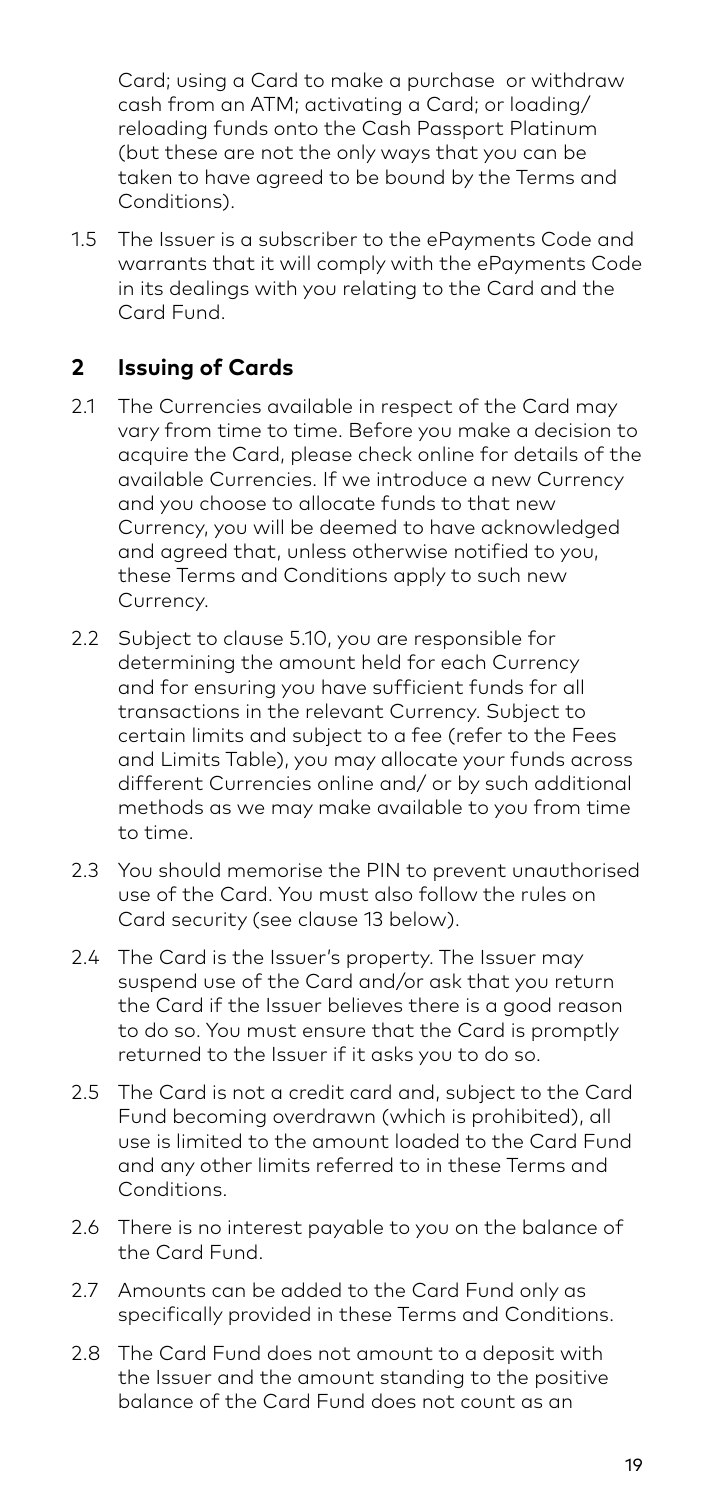amount or deposit for any purpose, other than as described in these Terms and Conditions.

- 2.9 The issuance of a Card is subject to you satisfying the relevant application criteria, as determined by us from time to time in order to meet customer identification and know your customer requirements set by law, including by providing us with sufficient information and proof in relation to your identity. We may at our discretion limit application criteria to drivers licence and/or passport holders of particular countries or by reference to particular types of identification at our sole discretion if we believe this is necessary for know your customer or due diligence purposes.
- 2.10 In certain circumstances we may also ask you to provide us with additional details, including but not limited to your source of funds. We may ask you to provide additional information in relation to your identity and/or source of funds at any time.
- 2.11 We reserve the right to refuse an application at our sole discretion on any lawful grounds, including but not limited to where we are unable to satisfy ourselves as to your identity or where your profile is inconsistent with our customer profile for the Card.
- 2.12 You must provide all information to us which we reasonably require in order to manage anti-money laundering or counter-terrorism financing and economic and trade sanctions risks or to comply with any laws or regulations in Australia or any other country.

#### **3 Activation**

- 3.1 If you purchase your Card online you must activate your Card by registering and logging in online.
- 3.2 If you purchase your Card in-store, your card will be activated upon load unless otherwise notified to you.

## **4 Expiry**

- 4.1 The expiry date is printed on the front of the Card.
- 4.2 The Card cannot be used after it has expired. However, you will still be able to obtain a refund of the Card Fund balance, less any applicable fees (refer to Fees and Limits Table).

## **5 Use of the Card**

5.1 The Card may, subject to any applicable fee, be used to withdraw cash from an ATM displaying the Mastercard® acceptance mark and/or to pay for goods and services at merchants, or online or via phone, where Mastercard is accepted.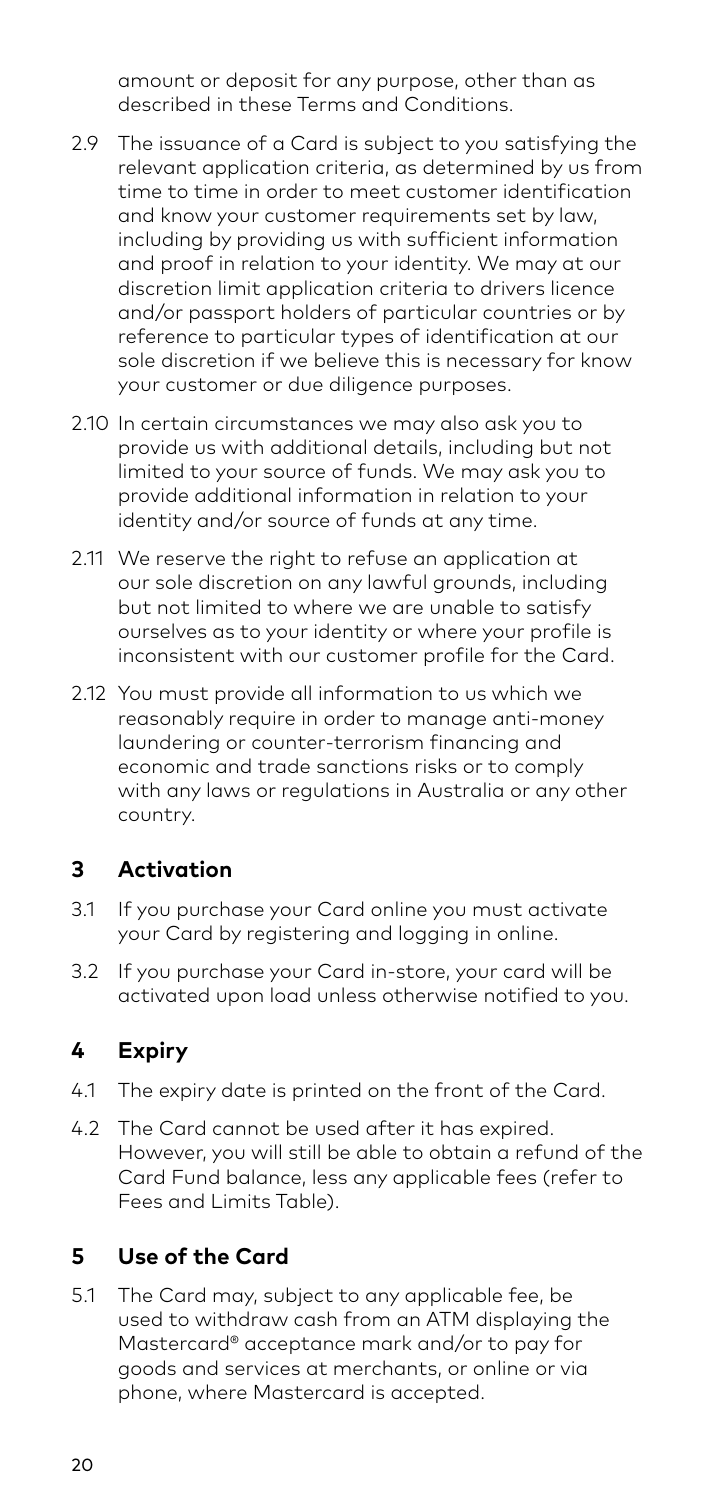- 5.2 The Card cannot be used for manual (non- electronic) transactions. In addition, the Card must not be used for any unlawful activity. You agree to never give your Card or PIN to another person.
- 5.3 When using your Card at POS terminals and ATMs, you must select "credit" and not the "cheque" or .<br>"savinas" option. Please note that by selectina "credit" you are simply accessing the Funds through the Mastercard payment scheme; you are not provided with any credit by the Issuer or any other person (although if a Negative Balance occurs, then you will have to repay the amount owing – see clause 8.6 below). Unless the transaction is a Mastercard contactless transaction, you will then be asked to enter your Card PIN or provide a signature to confirm the transaction.
- 5.4 Although the Mastercard acceptance mark may be displayed, in some countries or merchants the Card may not operate due to restrictions imposed by Mastercard. Details of the countries or merchants in which the Card will not operate are available on the website.
- 5.5 When a Card is used to purchase fuel at an automated fuel pump the Card Fund must have a minimum balance of AUD80 (or foreign currency equivalent). In addition, if a Card is used to make a telephone call there must be a minimum of AUD11 (or foreign currency equivalent). If you spend less than these minimum amounts any unused balance may be temporarily unavailable.
- 5.6 When a Card is used at bars or restaurants an additional percentage (usually, but not necessarily, 20%) may be automatically added as an anticipated service charge or tip and debited to the Card Fund. If your actual service charge or tip is less, any unused balance may be temporarily unavailable.
- 5.7 Certain businesses may not accept the Card as a means of pre-authorising expenditure. If the Card is used for this purpose, some businesses (such as hotels, cruise lines and car rental companies) may preauthorise the estimated amount of the final bill and this amount will temporarily be unavailable. Only the actual amount of the final bill will be deducted from the Card Fund.
- 5.8 When a Card is used to purchase goods for delivery by mail or online an additional 10% may be automatically added as an anticipated delivery charge. If the actual delivery charge is less, any unused difference may be temporarily unavailable.
- 5.9 Subject to the application of clauses 5.10 and 10.4, the applicable Currency balance (and therefore the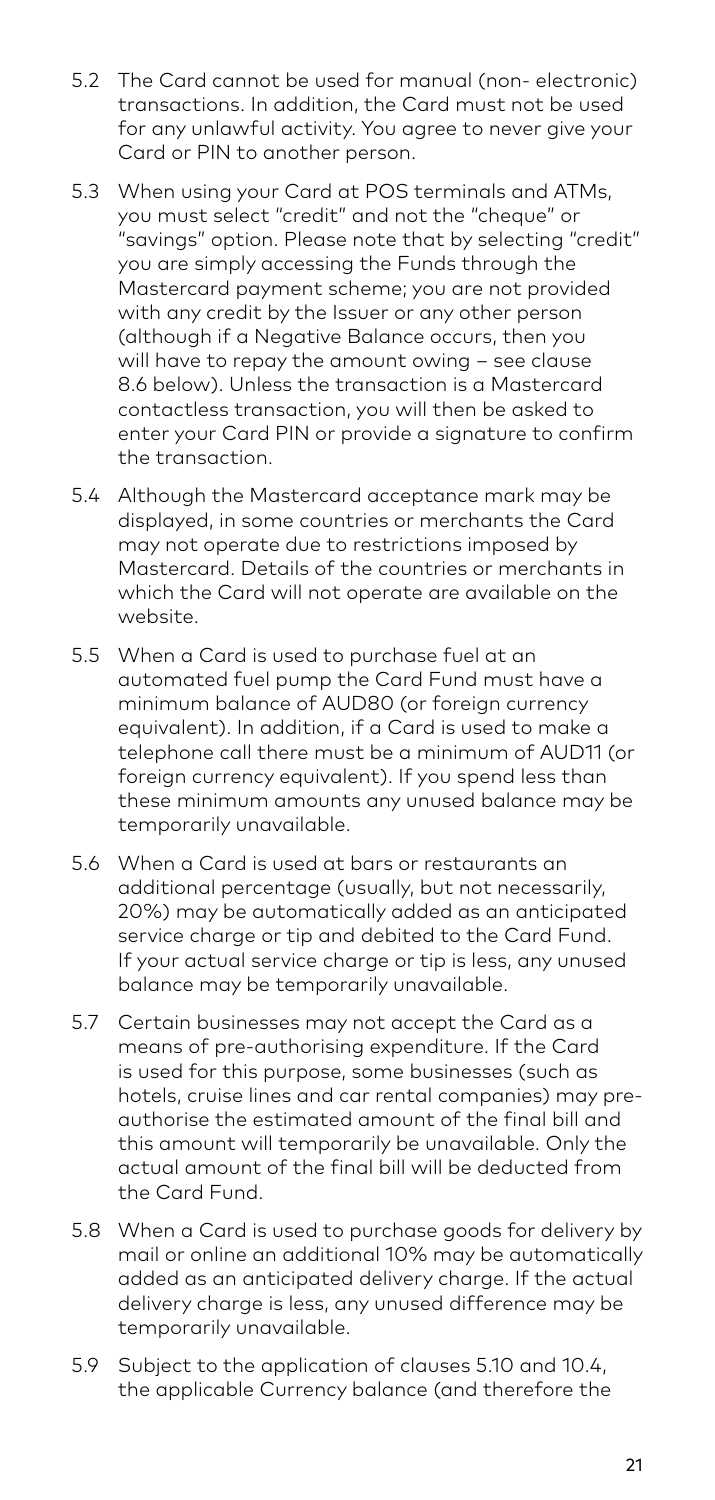total Card Fund) will be debited with the amount of each cash withdrawal or transaction and any fee and these debits will reduce the balance of the applicable Currency (and therefore the total Card Fund). Except for contactless transactions that do not require authorisation or validation, each transaction will require authorisation or validation before completion.

- 5.10 If there are insufficient funds in a particular Currency to pay for a transaction, the balance of the transaction will be automatically processed using other Currencies in the order of priority described in of this PDS. If following the use of the available balances of all Currencies there are still insufficient funds to pay for a transaction, the Card may be declined or the retailer may allow you to pay the balance by some other means. If we add any new currencies to the Currencies available to you in connection with the Card, then we will notify you of the new order of priority either directly or via the website.
- 5.11 You agree to accept a credit to your Card Fund in the applicable Currency if you are entitled to a refund or other credit for any reason for goods or services purchased using the Card.
- 5.12 A transaction or payment cannot be cancelled once you authorise the use of the Card.
- 5.13 The ATMs and point of sale terminals are not owned or operated by the Issuer or Mastercard Prepaid and the Issuer and Mastercard Prepaid are not responsible for ensuring that they will accept the Card.
- 5.14 You must comply with all laws and regulations (including any foreign exchange controls) in respect of the Card in the country of purchase and/or use.
- 5.15 By successfully applying for and using the Cash Passport Platinum, you acknowledge and agree that we do not provide and you will not receive paper statements unless you contact us to request a paper statement. Electronic statements showing the Card's transactions and Card Fund balance are available by logging in online at the website.
- 5.16 If a person reports that a mistaken payment has been made from the person's account to your Card Fund, you agree that:
	- (a) we may inform that person's financial institution whether or not your Card Fund has sufficient funds to cover the mistaken payment; and
	- (b) we may freeze those funds, or debit those funds from your Card Fund where we are required to do so under the ePayments Code.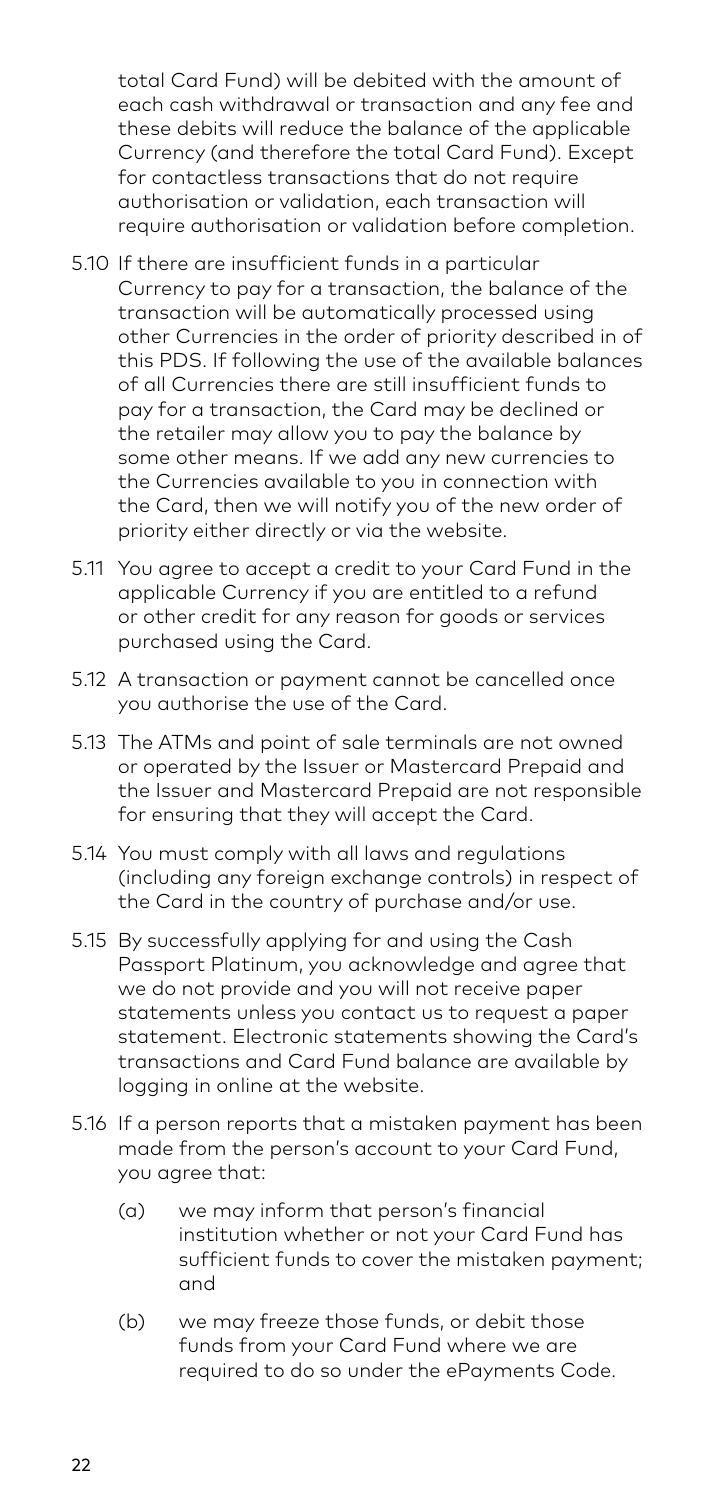- 5.17 Where required by relevant law, for example where you appear to be a "proscribed person", you acknowledge that we may be required to block access to the Card and/or Card Fund and immediately refuse to process or complete any transaction or suspend or terminate our arrangements with you. You agree that under these circumstances we have no liability to you.
- 5.18 You agree that we may delay, block or refuse to process any transaction without incurring any liability if we suspect that the transaction:
	- (a) may breach any laws or regulations in Australia or in any other country;
	- (b) involves any person (natural, corporate or governmental) that is itself sanctioned or is connected, directly or indirectly, to any person that is sanctioned under economic and trade sanctions imposed by the United States Office of Foreign Assets Control, United Nations, the European Union or any country; or
	- (c) may directly or indirectly involve the proceeds of, or be applied for the purposes of, any unlawful conduct.

### **6 Card limits**

- 6.1 Most ATM operators limit the minimum and maximum amounts that can be obtained in a single transaction. These amounts may also be limited (in some countries) by regulatory controls.
- 6.2 Other limits are also applicable to the use of the Card, as set out in the Fees and Limits Table.

### **7 Additional Cards**

- 7.1 During the card acquisition process, you may be given the option to purchase an additional card. The additional card is intended to be used if you cannot use your primary card (for example if it is damaged, lost or stolen).
- 7.2 Your primary and additional card will have access to the same Card Fund, can be used concurrently, and can be activated at the same time.
- 7.3 Your primary and additional card are only for use by you, and not another person.

#### **8 Card Fund**

8.1 Until the expiry of the Card you can add additional funds to each Currency through a participating Distribution Outlet (who will advise you of the acceptable methods of payment), online using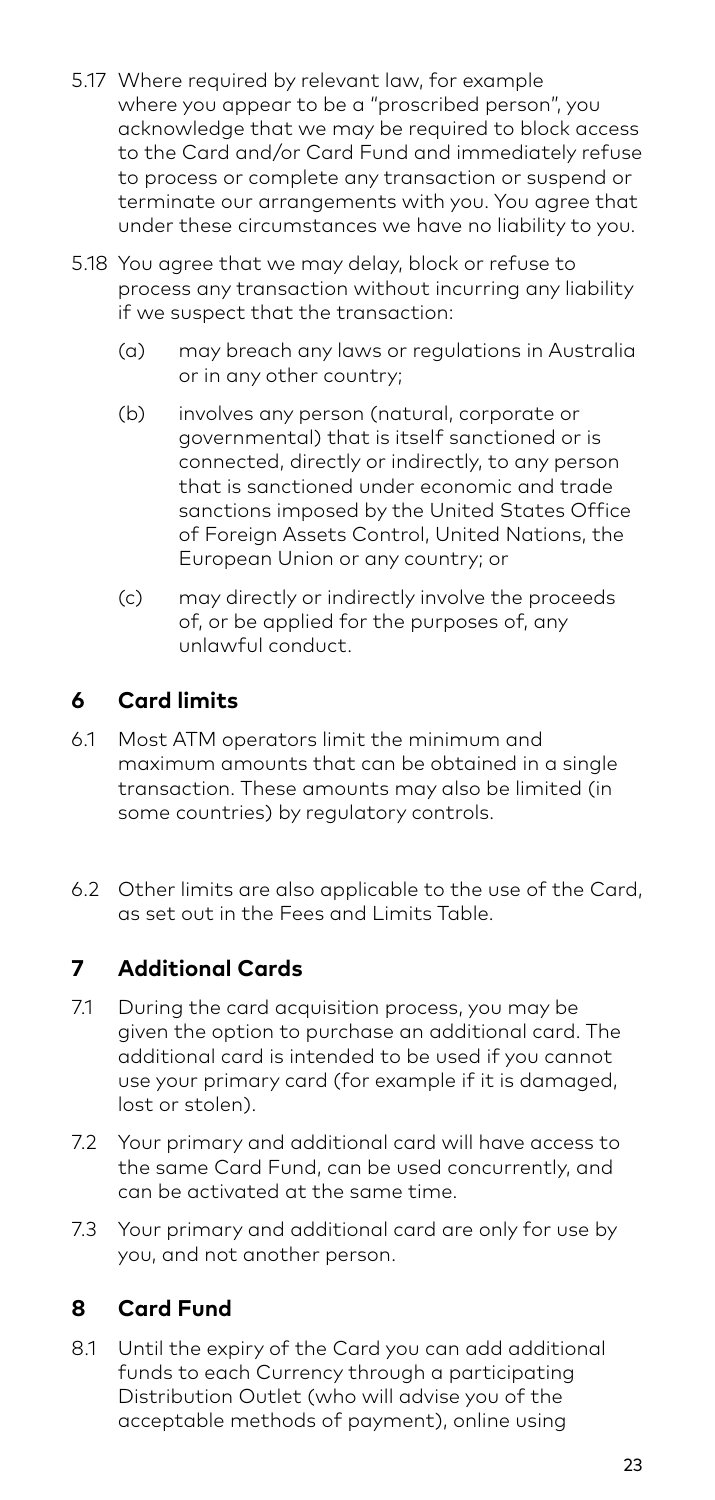accepted payment methods, or through other methods made available from time to time, subject to certain limits and subject to any applicable fees (refer to the Fees and Limits Table or as communicated to you from time to time).

 Bank Transfer and BPAY loads will generally take up to two Business Days to be processed however may take longer if the payment is not made before 2pm on a Business Day Australian Eastern Standard Time. Bank Transfer and BPAY loads not via the website will be allocated to your current default Currency (and will be converted to that default currency if the default currency is not Australia Dollars). The default currency will initially be Australian Dollars, however you can change your default Currency online. Please note that you can only have one default Currency at a time. If you send a Bank Transfer or BPAY load and then change your default Currency before we receive your payment we will apply your load to the Currency that is set as your default Currency at the time we process your load.

 Debit Card Loads can only be made using a Mastercard debit card or Visa debit card held in your name. We may, with or without notice and without incurring any liability to you suspend or decline a Debit Card Load transaction in order to comply with any laws or regulations in Australia or any other country (including to manage anti- money laundering or counter-terrorism financing risks). Funds loaded using Debit Card Load will be available for use instantly.

- 8.2 For security purposes, please memorise your PIN. You should not keep your PIN written anywhere near your Cards. If you forget your PIN, you can obtain a PIN reminder by going online and following the prompts or by calling Card Services and answering the security questions.
- 8.3 You may also be able to make a balance enquiry at some ATMs although availability is dependent on the country and the ATM used. There may be a fee payable (to the ATM operator) for balance enquiries.
- 8.4 If an ATM displays a balance for the Card Fund, then this may be displayed in AUD or in a different currency, in which case the exchange rate applied may be different to ours and minor discrepancies can arise. It is not recommended that you rely on the balance displayed at an ATM.
- 8.5 Information sent over the internet may not be completely secure and the internet and the online systems are not controlled or owned by the Issuer or Mastercard Prepaid so neither the Issuer nor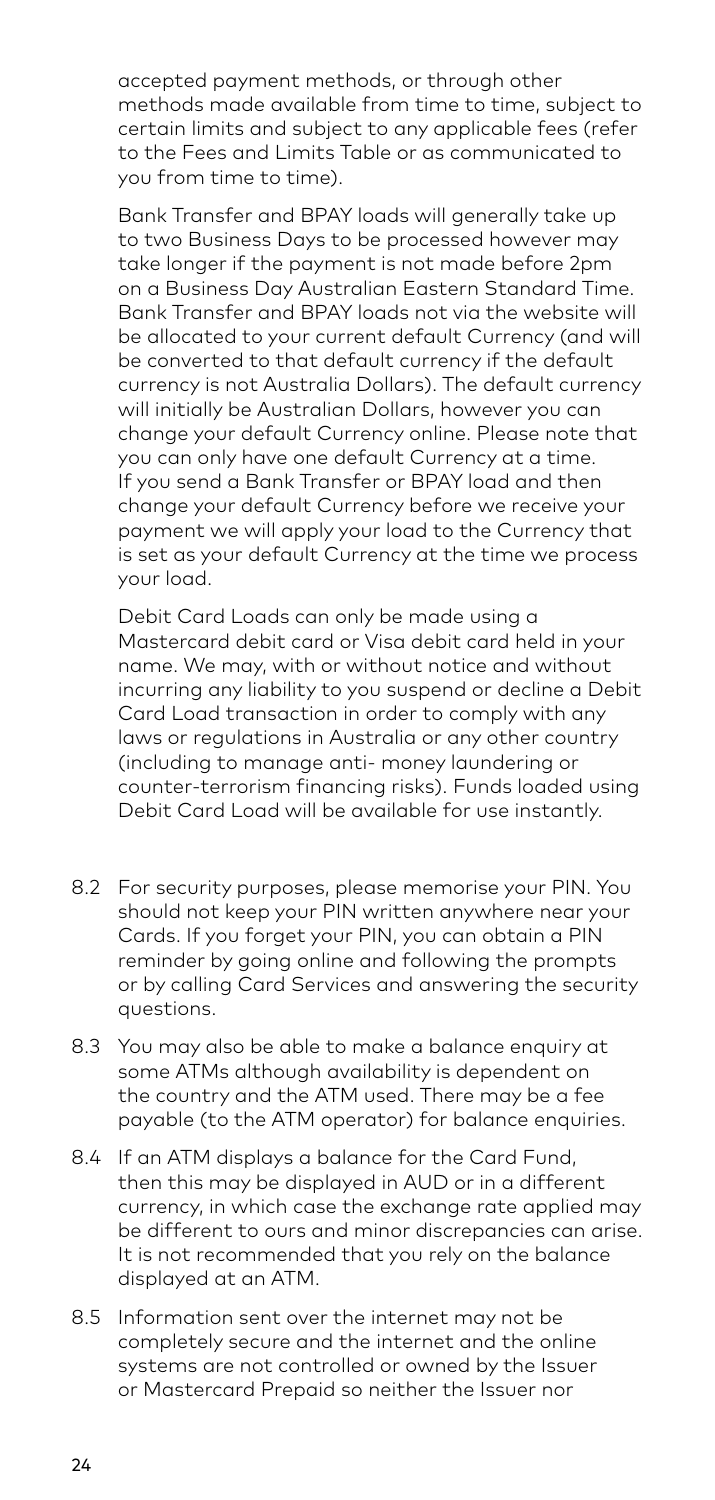Mastercard Prepaid can guarantee that they will function at all times and the Issuer and Mastercard Prepaid accept no liability for unavailability or interruption or for the interception or loss of Personal Information or other data.

- 8.6 The Card Fund can only be used if it has a positive balance. If a particular Currency becomes overdrawn, and a Negative Balance arises, following any transaction authorised by you, the resulting debit balance immediately becomes a debt payable by you to the Issuer and we retain the right to recover this debt by deducting funds held in another Currency. When we convert the Negative Balance into the relevant Currency we will use the same rate that we use for Currency to Currency allocations on the given day we process the transaction. If notwithstanding any such deduction a Negative Balance remains, the resulting debit balance immediately becomes a debt payable by you to the Issuer. If the Card Fund does become overdrawn, every attempt should be made by you to stop subsequent transactions.
- 8.7 If you notice any error in any transaction in the Card Fund then you must notify Mastercard Prepaid immediately and in any event within 30 business days of the transaction in question. The Issuer or Mastercard Prepaid may request you to provide additional written information concerning any error and you must comply with that request.
- 8.8 Provided that you have complied with all reasonable requests for information we will correct the error if it is our or any of our service providers' fault. If we decide it is not our fault we will notify you in writing or by email as soon as this decision is made. Where we are required to do so, we normally re-credit the Card Fund within 10 business days, although there may be a delay while investigations are completed.
- 8.9 If the Issuer or Mastercard Prepaid discover an error in the amount and/or Currency of any funds that have been loaded or reloaded onto the Cash Passport Platinum for any reason, we are authorised to correct this error without further notice, including but not limited to debiting any amount of funds from the Card Fund that have been loaded in error.
- 8.10 Where we make the domestic and international card to card feature available to you, you can transfer all or part of your Card Fund to another Cash Passport Platinum or standard Cash Passport facility using the domestic or international card to card feature available via My Account (subject to applicable fees and limits). Domestic card to card will allow you to transfer funds from any Currency supported on your Cash Passport Platinum to another Australian issued Cash Passport Platinum or standard Cash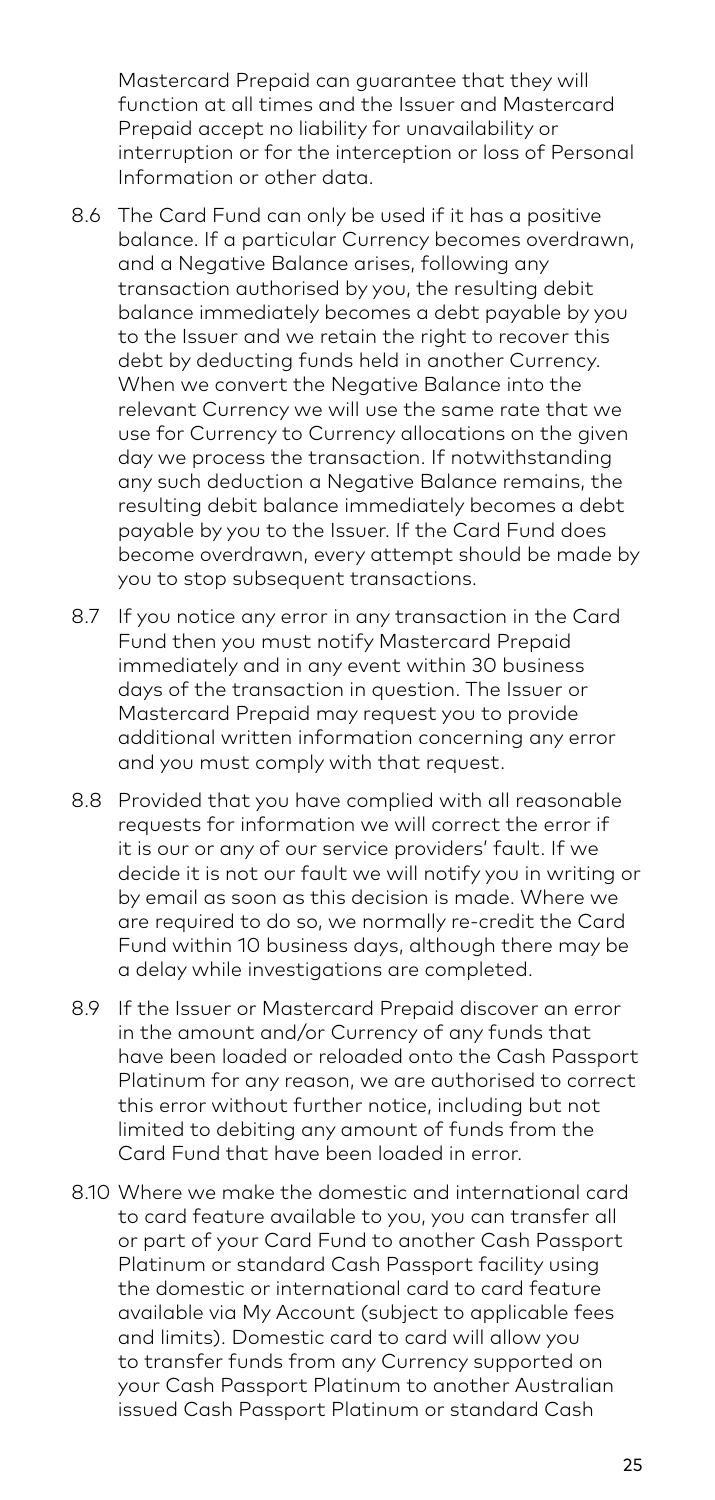Passport in any Currency supported by the receiving Cash Passport Platinum. International card to card will allow you to transfer funds from any Currency supported on your Cash Passport Platinum to a New Zealand issued Cash Passport Platinum or Multi-currency Cash Passport (or any other overseas issued Cash Passport if we make this available and notify you). You will also be able to receive funds from another Cash Passport Platinum or standard Cash Passport initiated domestic card to card transfer or international card to card transfer. Fees and limits apply – please refer to the Fees and Limits Table in this PDS.

 You may only transfer funds to another activated Cash Passport Platinum or standard Cash Passport and it may take up to one Business Day before funds that you have transferred to another Cash Passport Platinum or standard Cash Passport (using domestic card to card transfer or international card to card transfer) are available for use.

### **9 Fees**

- 9.1 You agree to pay and authorise us to debit the Card Fund for the fees set out in the Fees and Limits Table. These fees may be deducted from the Card Fund as soon as they are incurred. Unless otherwise specified, all fees will be deducted in AUD. If there are insufficient funds in AUD to pay such fees, then we will automatically deduct funds from other Currencies in the order of priority described in this PDS. Any such deduction of funds may be subject to a fee (refer to the Fees and Limits Table). If we make additional currencies available to you in connection with the Cash Passport Platinum, then we will notify you of the new order of priority for the purposes of this clause either directly or via the website.
- 9.2 Certain merchants may charge an additional fee if the Card is used to purchase goods and/or services. The fee is determined and charged by the merchant and is not retained by us.
- 9.3 The Card may, subject to any applicable fee, be used to withdraw cash from ATMs displaying the Mastercard acceptance mark.
- 9.4 If any amount payable under this PDS represents consideration for a taxable supply, then those amounts shall be taken to be exclusive of GST.

#### **10 Foreign currency transactions**

10.1 There are seven instances where a foreign exchange rate will apply: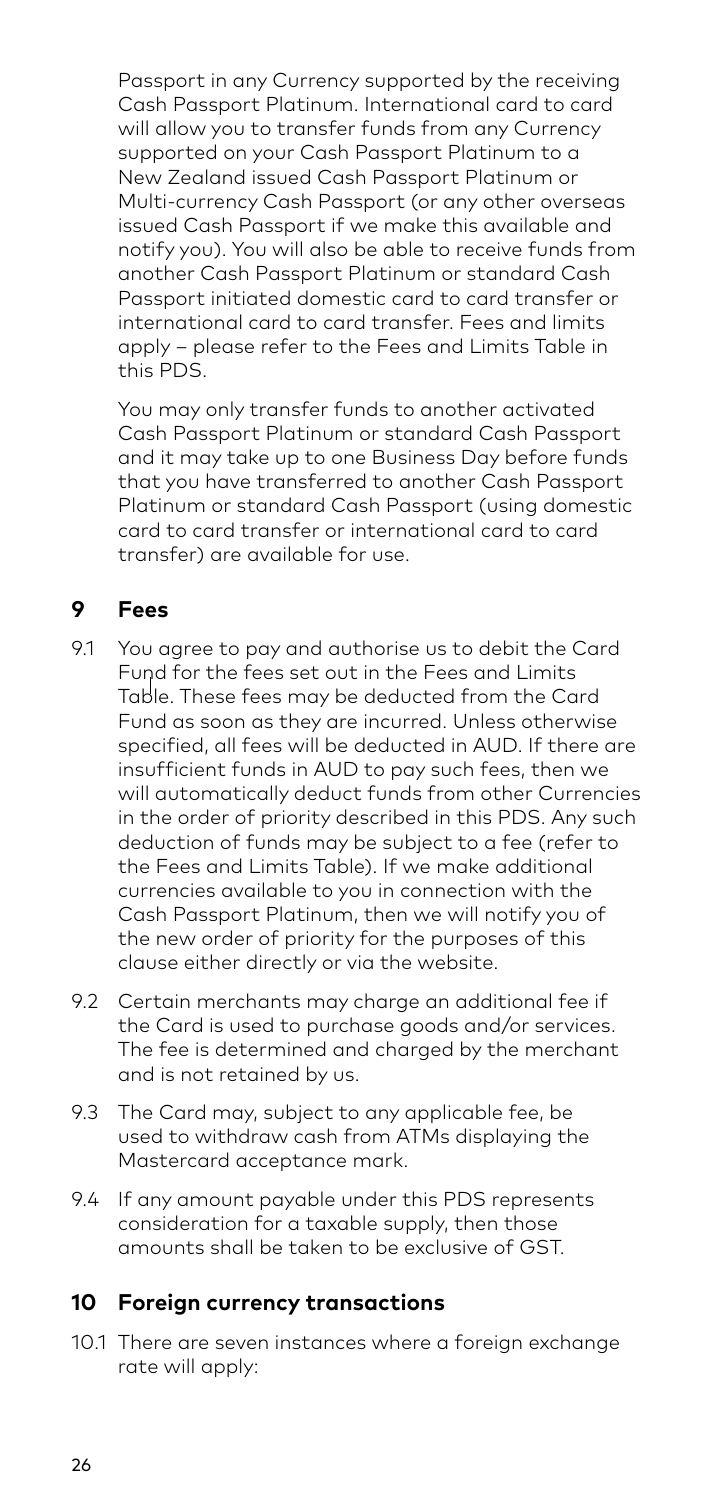- (a) Initial load or In-Store Load when made available by us where you allocate funds in a foreign Currency (i.e. in a currency other than AUD);
- (b) Online Loads or loads not via the website or such other methods made available from time to time where you allocate funds in a foreign Currency (i.e. in a currency other than AUD);
- (c) Point of sale transactions where the transaction is in a currency that is not one of the Currencies available on the Cash Passport Platinum (including any transaction where we deduct funds under clause 5.10 above due to insufficient funds);
- (d) ATM withdrawals where the local currency is not one of the Currencies available on the Cash Passport Platinum, or where there is an insufficient available balance in the relevant Currency;
- (e) Where you allocate funds from one Currency to a different Currency (including as part of a domestic card to card transfer);
- (f) Where we allocate funds from one Currency to a different Currency in accordance with these Terms and Conditions; and
- (g) Where your Cash Passport Platinum is closed, or you request repayment of the balance on your Cash Passport Platinum under clause 11 below, that has funds in a foreign Currency (i.e. in a currency other than AUD). The method for calculating the foreign exchange rate for each scenario is set out below.
- 10.2 The foreign exchange rate used for In-Store Loads at participating Distribution Outlets are set and determined by Mastercard Prepaid and vary each day. You can ask the participating Distribution Outlet for the exchange rate beforehand. Exchange rates may differ between participating Distribution Outlets. Foreign exchange rates are subject to variation and the rate that applies one day will not necessarily be the same on any other day.
- 10.3 The foreign exchange rates used for Online Loads and loads not via the website are set and determined by Mastercard Prepaid and vary each day. Exchange rates for initial loads and subsequent reloads via Online Load will be set at the prevailing exchange rate set out on the website at the time of your request, provided you follow the instructions and make payment within four hours. Where you do not make payment within four hours, the applicable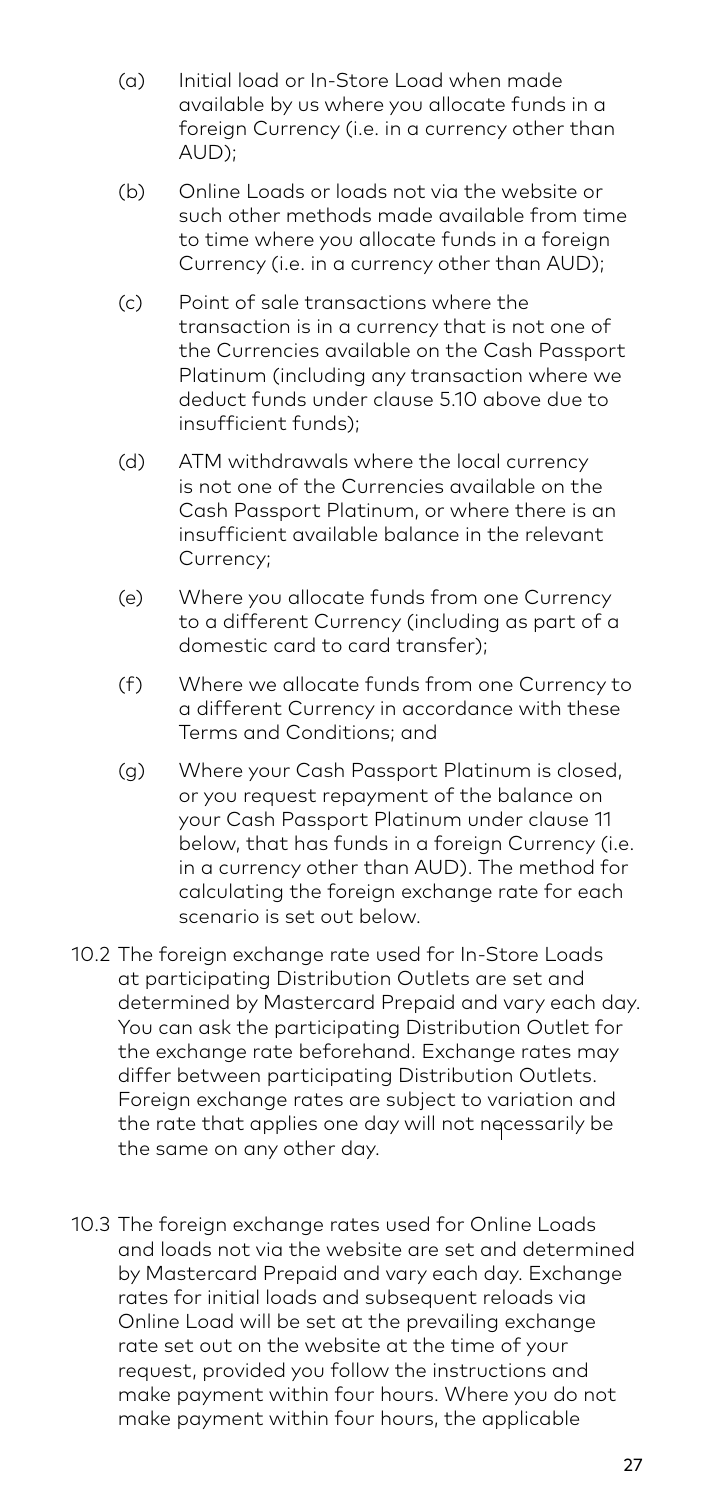exchange rate may differ to the exchange rate at the time of your request as it will be set at the prevailing exchange rate at the time the transaction is settled, which may take up to 3 Business Days at which point the funds will be shown to have been received into your Card Fund.

 For loads or reloads not completed via the website, the exchange rate applied will be the prevailing exchange rate at the time the transaction is settled, which may take up to 3 Business Days at which point the funds will be shown to have been received into your Card Fund. For loads or reloads not completed via the website, the applicable exchange rate may be different to the exchange rate at the time of your request.

- 10.4 If an ATM withdrawal or point of sale transaction is made in a currency which is different to any of the available Currencies, or exceeds the relevant available Currency balance, on your Cash Passport Platinum, the amount will be funded by converting the transaction amount into the next available Currency balance on your Cash Passport Platinum in the order of priority described in this PDS. The foreign exchange rate used is set and determined by Mastercard Prepaid and varies each day.
- 10.5 The foreign exchange rate used for allocating funds from one Currency to another Currency (including as part of a domestic card to card transfer) is set and determined by Mastercard Prepaid and varies each day.
- 10.6 Where your Cash Passport Platinum is closed, or you request repayment of the balance of your Cash Passport Platinum under clause 11.3 below, and the Card has funds in a foreign Currency (i.e. in a currency other than AUD), we will convert these funds into AUD. The foreign exchange rate used for this is set and determined by Mastercard Prepaid and varies each day.

#### **Examples**

#### Example 1:

The following example is provided to assist you in understanding how the foreign exchange rate is set and applied when you load your Cash Passport Platinum by way of an Online Load. You are travelling to the United Kingdom and wish to activate the Cash Passport Platinum and load GBP.

Following Activation you go online and indicate that you wish to load GBP 1,000 into your Cash Passport Platinum.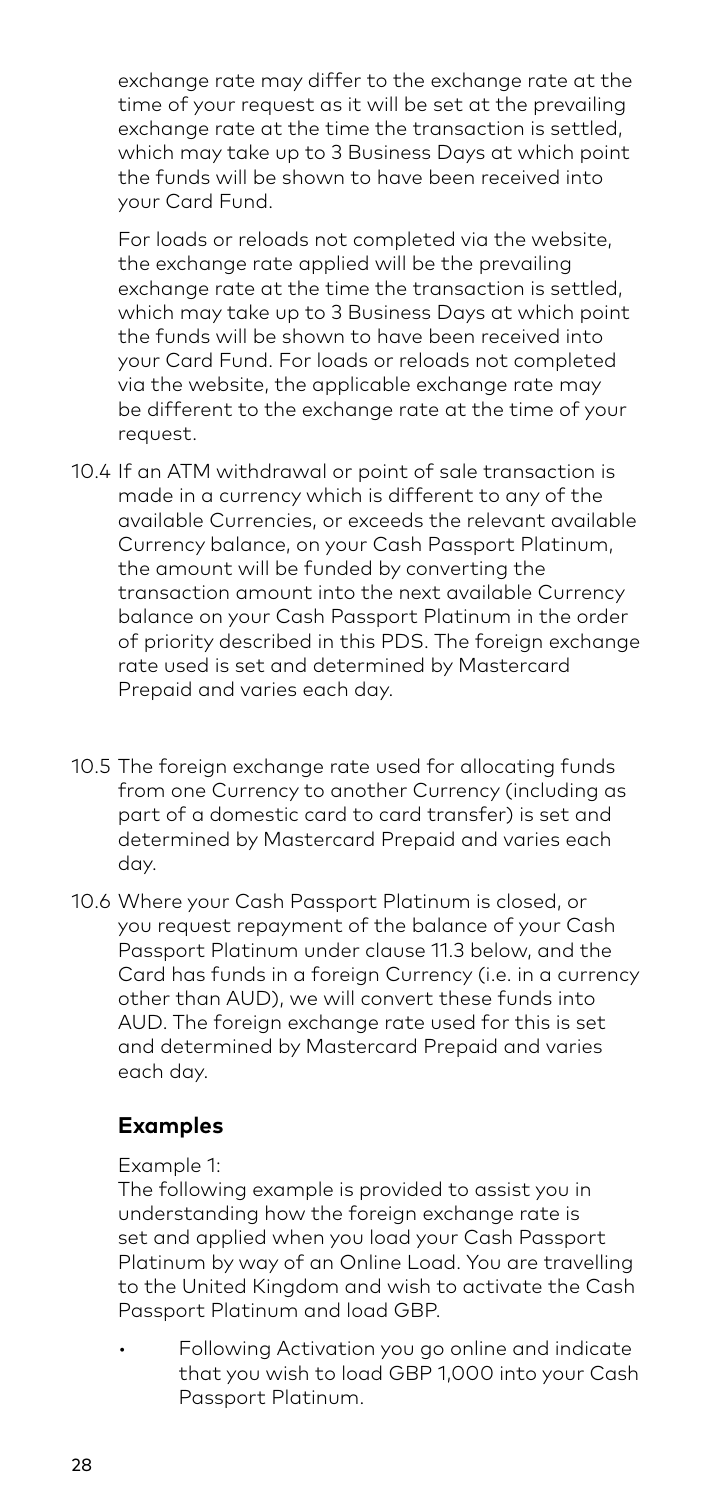- You are quoted a foreign exchange rate of AUD 1.00 = GBP 0.6501 (GBP 1.00 = AUD 1.538), which is the rate that has been set by Mastercard Prepaid.
- The corresponding Australian Dollar cost to you of AUD 1,538.20 is also quoted.
- This rate and the corresponding cost to you to purchase GBP 1,000 are set when you confirm your purchase.
- You will then be obliged to settle AUD 1,538.20 using methods made available online from time to time.

#### Example 2:

The following example is provided to assist you in understanding how the foreign exchange rate is set and applied when you conduct a Bank Transfer load and your default Currency is not Australian dollars.

- You initiate a Bank Transfer load by making a payment of AUD 2,000 using the reference set out in this PDS and your default Currency is USD.
- At the time the transaction is settled and funds are loaded onto the Cash Passport Platinum (which may take up to two or three Business Days) the relevant foreign exchange rate is AUD 1.00 = USD 0.998 (USD 1.00 = AUD 1.002), which is the rate that has been set by Mastercard Prepaid.
- The corresponding USD amount at that rate is USD 1,996, which is loaded into your USD balance.

#### Example 3:

 The following example is provided to assist you in understanding how the Spend Rate is applied when you conduct an ATM transaction in a currency that .<br>is different to the Currencies on the Cash Passport Platinum. Although it describes an ATM transaction the same process will apply to POS transactions. You are travelling to Brazil and wish to withdraw Brazilian Real BRL 50.00 from an ATM there (Funds from your AUD balance will be used first as per the default order of priority – see clause 10 above):

- Assuming the Spend Rate is AUD 1.00 = BRL 0.746 the AUD cost will be AUD 67.02 (1/0.746 x BRL 50.00).
- If the merchant settles the transaction on the same day as the purchase, AUD 67.02 will be debited from your AUD balance. If the merchant settles on a subsequent day, then the rate that applies will be the Spend Rate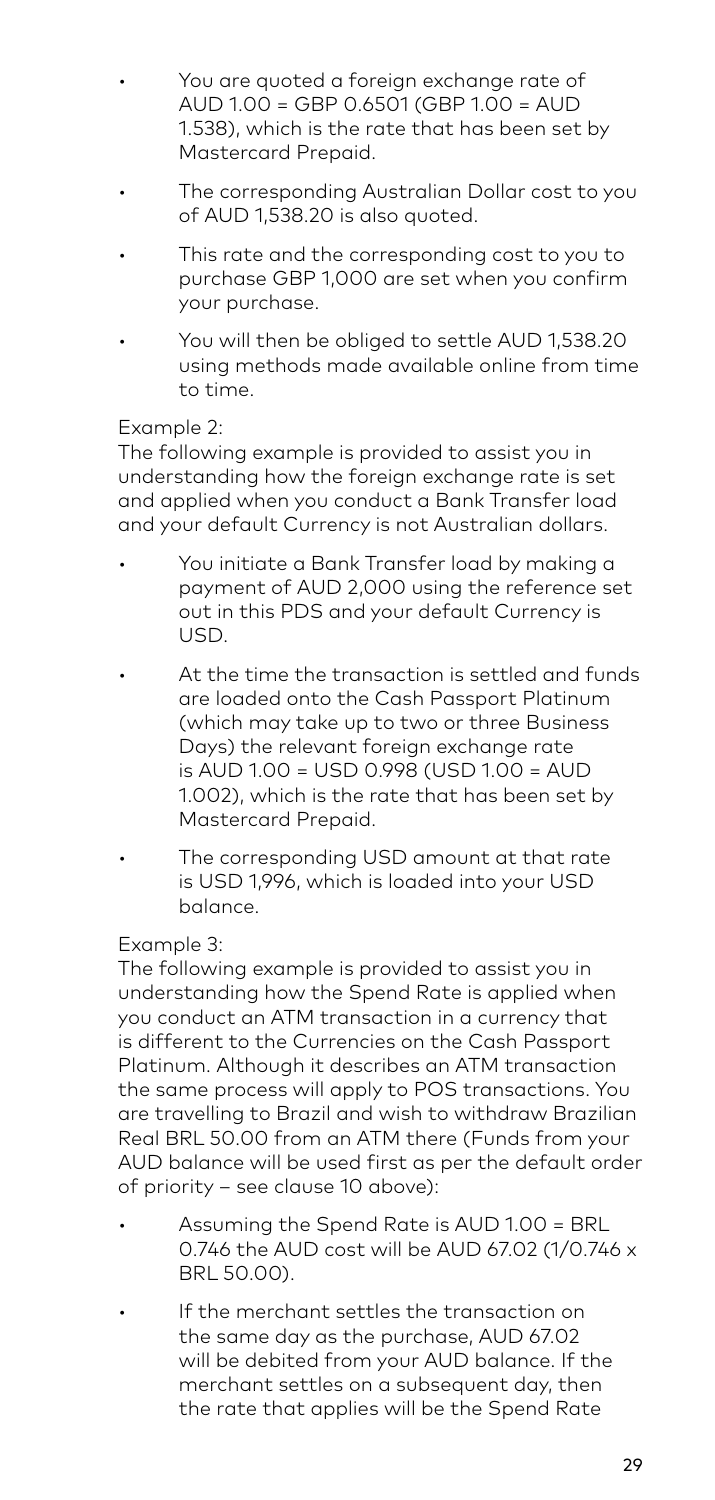on the day of settlement. You can obtain this exchange rate by contacting Mastercard Prepaid. Any withdrawal fee charged by an ATM operator will be charged in addition to the above amounts.

#### Example 4:

 The following example is provided to assist you in understanding how the Spend Rate is applied when you conduct a transaction that requires us to allocate funds from several Currencies. You are travelling in the United States of America and while shopping make a purchase for USD 150.00. At the time of this purchase you have the following Currency balances – USD 50, AUD 0, EUR 60, CAD 100. The following application of Funds will take place:

| Currency<br>balance<br>before<br>transaction | Amount to<br>debit from<br><b>Card Fund</b> | Running<br>purchase<br>balance | <b>Spend Rate</b>    | Currency<br>balance<br>after<br>transaction |
|----------------------------------------------|---------------------------------------------|--------------------------------|----------------------|---------------------------------------------|
| <b>USD 50.00</b>                             | USD-50.00                                   | USD 100.00                     | ٠                    | <b>USD 0.00</b>                             |
| AUD 0.00                                     | AUD 0.00                                    | USD 100.00                     |                      | AUD 0.00                                    |
| <b>FUR 60.00</b>                             | EUR-60.00                                   | <b>USD 15.81</b>               | USD 1:<br>EUR 0.7127 | <b>FUR 0.00</b>                             |
| CAD 100.00                                   | CAD -15.98                                  | <b>USD 0.00</b>                | USD 1:<br>CAD 1.0109 | CAD 84.02                                   |

#### Example 5:

 The following example is provided to assist you in understanding how the foreign exchange rate is set and applied when you allocate funds from one Currency to another Currency on your Cash Passport Platinum, or from one currency on your Cash Passport Platinum to a different currency on another person's Cash Passport. You have USD 500 held in the USD Currency balance in your Cash Passport Platinum and you wish to transfer all of it into your GBP Currency balance.

- You go online and indicate that you wish to transfer USD 500 into GBP.
- You are quoted a foreign exchange rate of USD 1.00 = GBP 0.688 (GBP 1.00 = USD 1.453).
- The corresponding amount of GBP 344 that this will enable you to purchase is also quoted.
- Once this is confirmed by you, we will deduct USD 500 from your USD Currency balance and add GBP 344 to your GBP Currency balance.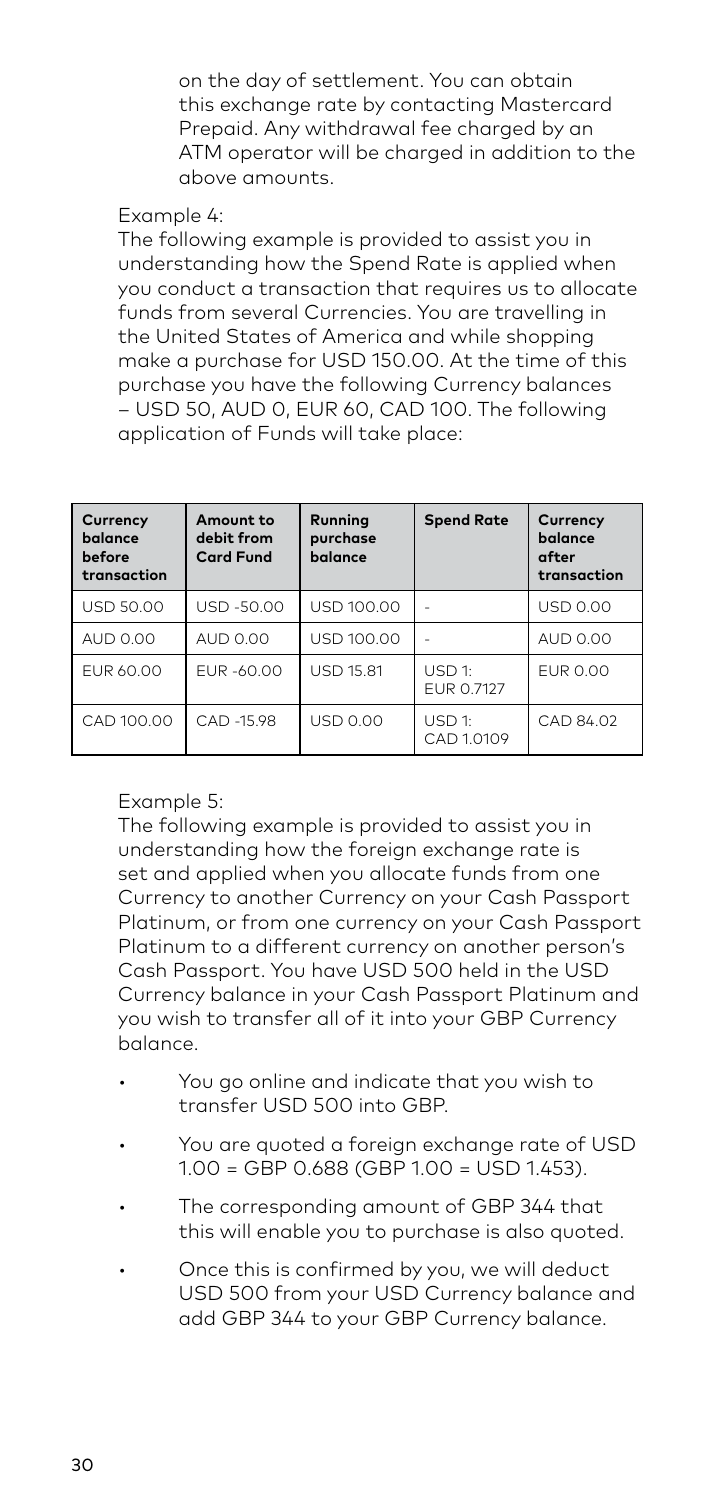#### **11 Cash Out**

- 11.1 You can cash out at any time by contacting us. You can also contact us if you want to close your Cash Passport Platinum.
- 11.2 The Issuer and Mastercard Prepaid may, with or without notice and without incurring any liability to you cancel or suspend the Cash Passport Platinum and/or terminate this agreement with you if it has good reason to do so, including without limitation if:
	- (a) the Issuer considers the Cash Passport Platinum has been or is likely to be misused;
	- (b) you breach any of these Terms and Conditions;
	- (c) the Issuer suspects any illegal use of the Cash Passport Platinum;
	- (d) you gave the Issuer or Mastercard Prepaid false, inaccurate or incomplete information when you applied for the Cash Passport Platinum.
- 11.3 If the Cash Passport is Platinum closed, we will refund any positive balance in your Card Fund (less any fees). You will receive payment in Australian Dollars for any cash out of your Cash Passport Platinum. The relevant amount will be deposited into your nominated Australian bank account. Any amounts that are uncancelled, pre-authorised or "held" amounts (see clause 5 above) will not be available for cash out until the pre-authorisation has been cancelled or the "held" amounts released by the merchant and the relevant amounts are available for spending or withdrawal. A currency exchange rate will apply to any cash out of funds to your bank account that are held in foreign currency.

 Please refer to clause 10 for information on foreign exchange transactions.

11.4 Once the Cash Passport Platinum is closed, unless we instruct you otherwise, you must destroy the Card by cutting it in half diagonally, ensuring the chip is destroyed, and disposing of it securely.

#### **12 Global Emergency Assistance**

- 12.1 You are entitled to Global Emergency Assistance from Activation until expiry or closure of the Cash Passport Platinum. Global Emergency Assistance services are provided by Mastercard Prepaid.
- 12.2 The Issuer arranges for the Global Emergency Assistance services to be provided and is not the provider. The Issuer does not promise that the Global Emergency Assistance services will: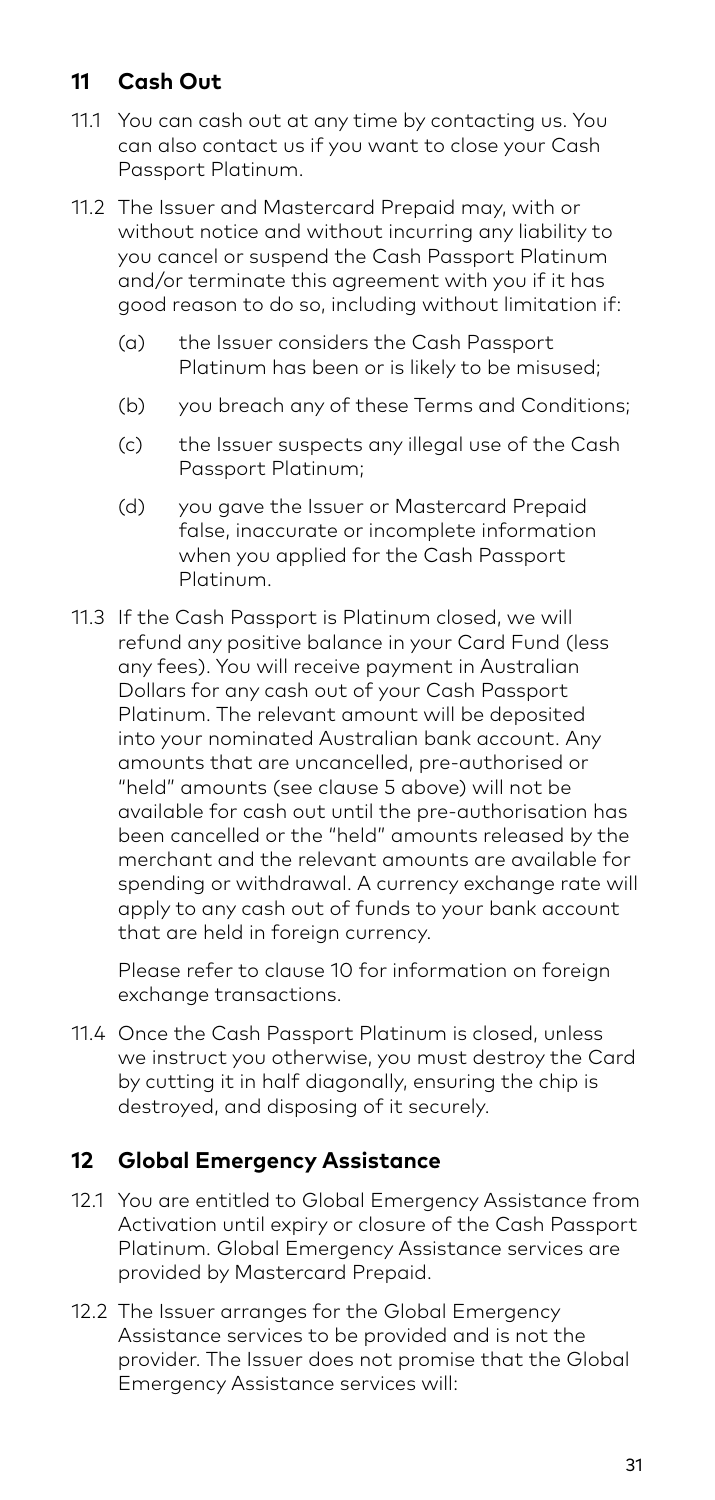- (a) always be available;
- (b) be suitable for any purpose; or
- (c) be provided to any particular standard.
- 12.3 You acknowledge that any changes to, or discontinuation of, the Global Emergency Assistance services can occur without the Issuer's participation.
- 12.4 You also acknowledge and agree that:
	- (a) the Global Emergency Assistance services are used at your own risk;
	- (b) the Issuer is not liable for any liability or loss arising in connection with the use by you of the Global Emergency Assistance services or because of the Global Emergency Assistance services being unavailable or discontinued;
	- (c) you cannot make any complaint to the Issuer about the Global Emergency Assistance services; and
	- (d) you do not rely on the Global Emergency Assistance services being available, being suitable for any purpose or being provided to any particular standard in deciding to purchase the Card.

#### **13 Card security**

- 13.1 You must make sure that you keep the Card, the Security Details and all Security Codes safe and secure by taking the following precautions ("Security Requirements"). You must not:
	- (a) allow anyone else to use the Card;
	- (b) interfere with any magnetic stripe or integrated circuit on the Card;
	- (c) unnecessarily disclose the Card number;
	- (d) write any Security Code on the Card;
	- (e) carry any Security Code with the Card unless you make a reasonable attempt to protect the Security Code;
	- (f) record any Security Code where it may be accessed by other people unless you make a reasonable attempt to protect the Security Code;
	- (g) voluntarily disclose any Security Code to anyone else, including a family member or friend; or
	- (h) fail to comply with any instructions we give about keeping the Card and any Security Details safe and secure; or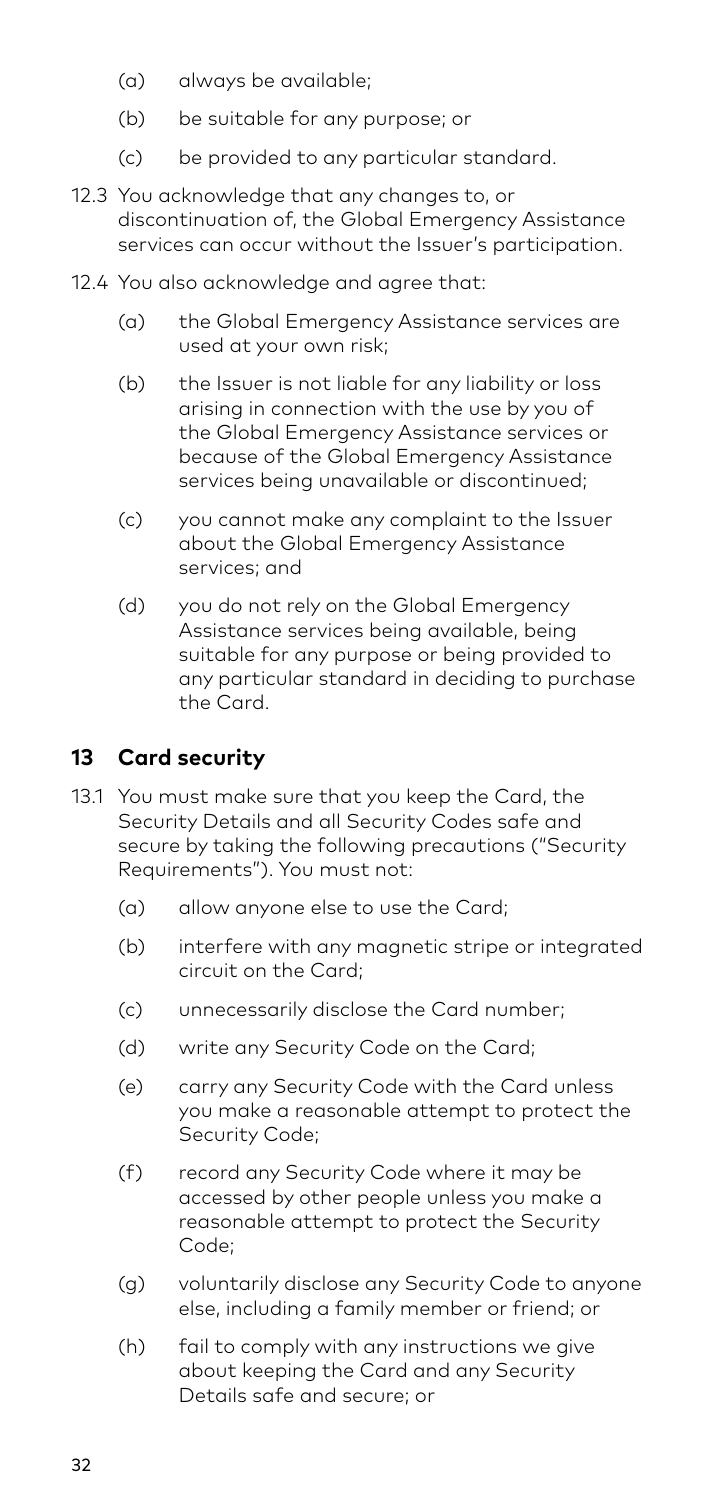- (i) act with carelessness in failing to protect the security of the Security Code.
- 13.2 The Card will be disabled if an incorrect PIN is entered three successive times. If the Card is disabled, please contact Card Services to reactivate the Card. There may be a delay (usually 24 hours) in reactivating a disabled Card.

#### **14 Loss, theft and misuse of Cards**

- 14.1 If you know or have reason to suspect that the Card is lost or stolen or damaged, likely to be misused or you have reason to suspect that someone else may know the Security Codes or Security Details, you must immediately notify Card Services. We will then suspend the relevant Card to restrict further use.
- 14.2 You may be required to confirm details of the loss, theft or misuse in writing (and to provide particular information in the confirmation) and you must comply with that requirement.
- 14.3 You must assist us and the police in any enquiries and attempts to recover a lost or stolen Card.
- 14.4 If any lost Card is subsequently found it must not be used unless we confirm it may be used.

#### **15 Liability for Unauthorised Transactions**

- 15.1 Your liability for losses arising from Unauthorised Transactions will be determined under the ePayments Code.
- 15.2 You will not be liable for losses resulting from Unauthorised Transactions where it is clear that you have not contributed to the loss.
- 15.3 You will not be liable for losses resulting from Unauthorised Transactions that are caused by the fraudulent or negligent conduct of:
	- (a) our staff or agents; or
	- (b) companies involved in networking arrangements, or
	- (c) merchants who are linked to the electronic funds transfer system or their agents or employees.
- 15.4 You will not be liable when Unauthorised Transactions:
	- (a) happen using a Card after notification to us that the Card has been misused, lost or stolen or that the security of the relevant Security Codes has been breached;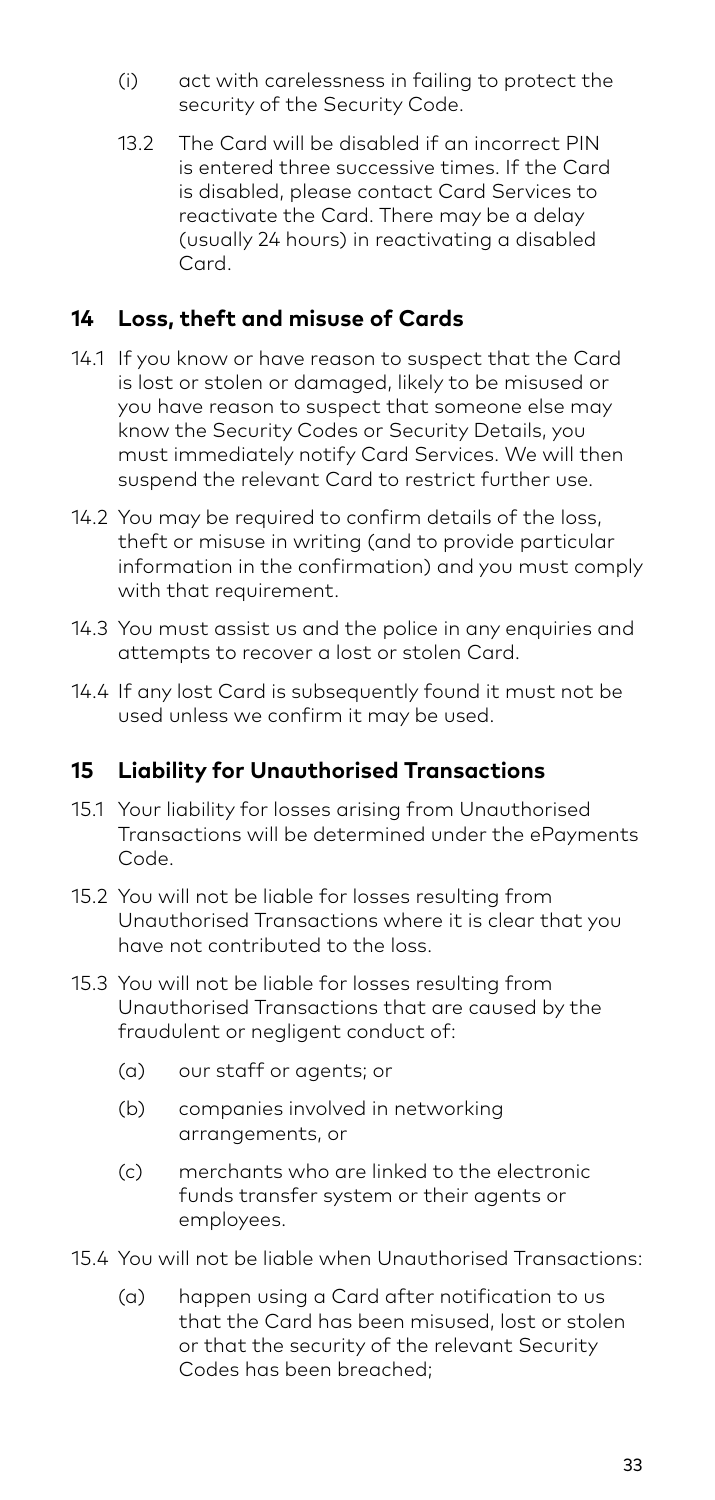- (b) happen before you receive a Card and/or PIN (including a reissued Card and/or PIN);
- (c) are made with forged, faulty, expired or cancelled Cards, Identifiers or PINs (as applicable);
- (d) are the result of the same transaction being incorrectly debited more than once to the same Card Fund; or
- (e) are made using an Identifier without a Card or PIN.
- 15.5 Subject to clauses 15.1, 15.2, 15.3 and 15.4, where we can prove on the balance of probability that you have contributed to the losses caused by an Unauthorised Transaction:
	- (a) through your fraud; or
	- (b) by failing to comply with the Security Requirements,

 then you are liable for the actual losses which occur before we are notified of the loss, theft or misuse of your PIN or Card or a breach of the Security Requirements. However, you will not be liable for any loss on any day, or in any period, exceeding any applicable transaction limit for that day or period and you will not be liable for loss in excess of the balance of the Card Fund available for transactions using the Card.

 If you leave your Card in an ATM, you will be liable for all losses arising from Unauthorised Transactions in relation to your Card as long as the ATM incorporates reasonable safety standards that lessen the risk of your Card being left in the ATM (e.g. ATMs that capture cards that aren't removed or which require a user to swipe and then remove a card before commencing the transaction).

15.6 Subject to clauses 15.1, 15.2, 15.3 and 15.4, you will be liable for losses resulting from Unauthorised Transactions where we can prove on the balance of probability that you have contributed to the losses through unreasonably delaying notification of the misuse, loss or theft of a Card or that the security of the relevant PIN has been breached. Your liability in this case is limited to losses occurring between the time that you became aware of the security compromise, or should reasonably have become aware in the case of a lost or stolen Card, but you will not be liable for any loss on any day, or in any period, exceeding any applicable transaction limit for that day or period and you will not be liable for loss in excess of the balance of the Card Fund available for transactions using the Card.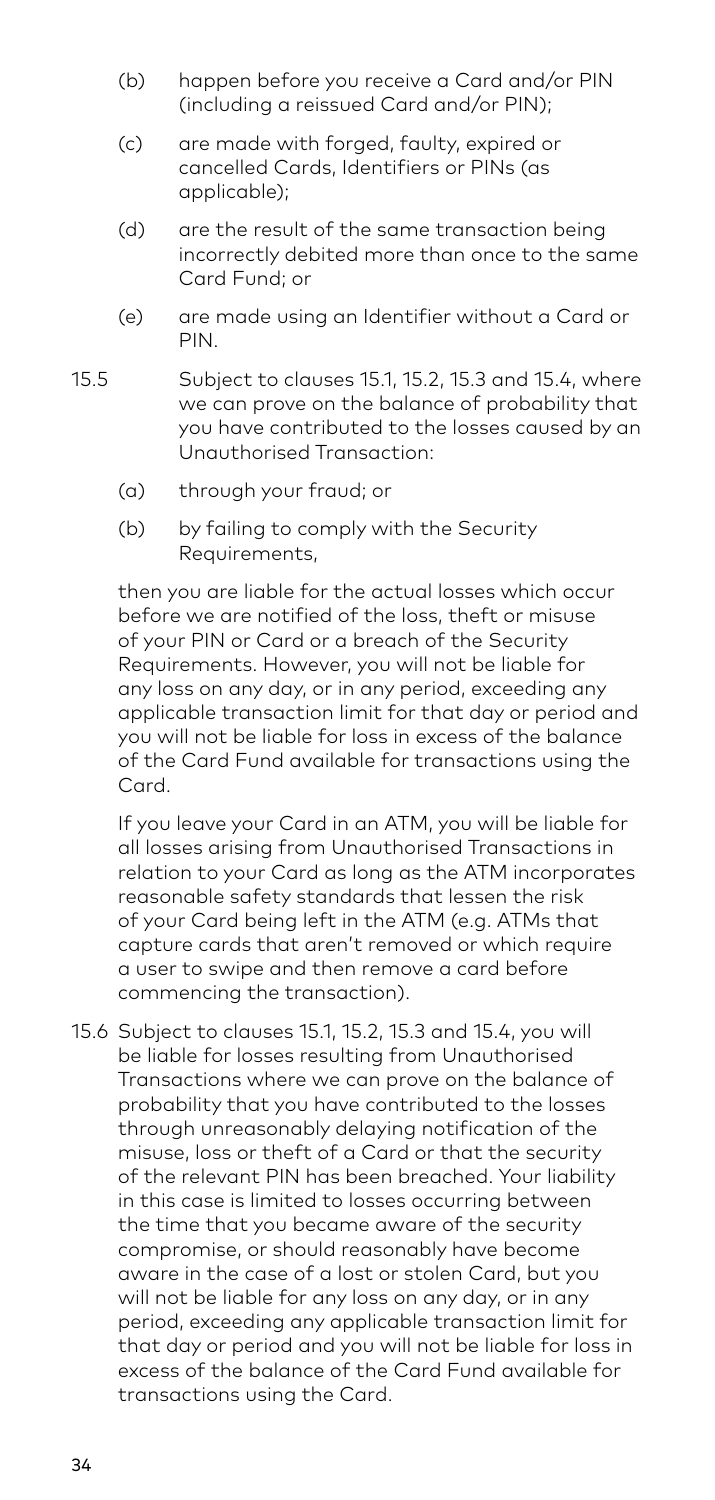- 15.7 If it is unclear whether or not you contributed to the loss caused by an Unauthorised Transaction that required a PIN, the amount of your liability will be limited to the least of:
	- (a) AUD150;
	- (b) the actual loss at the time we're notified of the misuse of the Card, loss or theft of the Card or of the breach of security of the relevant Security Codes (limited by the applicable daily or period transaction limits over the relevant timeframe); or
	- (c) the balance of the Card Fund available for transactions using the Card.
- 15.8 You are responsible for checking your transaction history online and knowing your available balance. You can check your balance and transaction history free of charge at www.cashpassport.com.au.

 For disputed transactions you should complete the "Dispute Claim Form" available on the website. Mastercard Scheme Rules impose time limits after the expiry of which our ability to dispute a transaction on your behalf may be lost. We may not be responsible for any loss to you where it can be shown that you have unreasonably delayed notifying us.

### **16 Replacement Cards**

- 16.1 If the Card is lost, stolen or damaged while you are in Australia, you can request a replacement by contacting Mastercard Prepaid on 1800 098 231. Replacement Cards are sent to you at your nominated address.
- 16.2 If the Card is lost, stolen or damaged while you are overseas you can request a replacement by contacting Mastercard Prepaid on +44 207 649 9404 (call charges apply). Replacement Cards can be delivered to you, depending on your location and availability. Mastercard Prepaid may arrange for funds to be made available from various outlets overseas, or to send funds directly to you, in place of delivering a replacement Card.

## **17 Changing the Terms and Conditions**

17.1 We may change these Terms and Conditions (including bringing in new fees, changes in the fees or limits and the services we offer) at our discretion by giving you 30 days' notice (see clause 20 below for details of how we will communicate with you). You may close the Card in accordance with clause 11 if such changes are not suitable to you.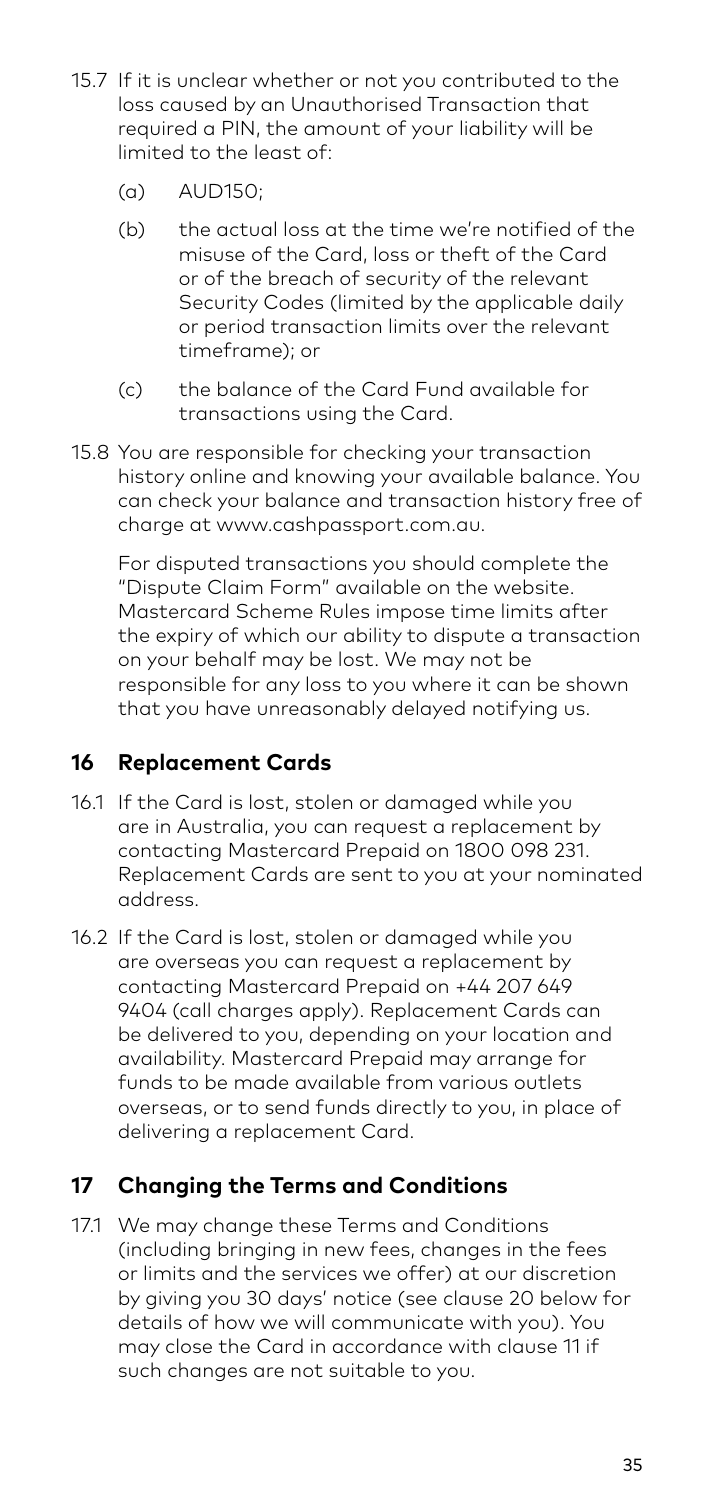17.2 We will not be in breach of these Terms and Conditions if we take necessary action in order to make a change necessitated by an immediate need to restore or maintain the security of the system or the Card Fund.

#### **18 Your Personal Information (important information about your privacy)**

- 18.1 By purchasing and using the Card you consent to the Issuer and Mastercard Prepaid and their respective agents collecting, using and disclosing your Personal Information under these Terms and Conditions. If you do not agree to our doing so then we cannot make the Card available to you and you should not purchase the Card.
- 18.2 You must notify us immediately of any change to your address by calling Card Services. Other contact details may be changed by accessing My Account and typing the relevant changes yourself or by contacting us. You should also contact us if you change your name by calling Card Services. We will not be responsible if you do not receive any notice or correspondence that has been sent in accordance with the contact details you have provided to us.
- 18.3 You may be required to provide information to the Issuer and Mastercard Prepaid (including evidence of identity) when purchasing the Card or adding additional funds to the Card Fund.
- 18.4 The Issuer will take all reasonable precautions to keep Personal Information secure and protect it under the Privacy Policy.
- 18.5 Your Personal Information may be disclosed by the Issuer or Mastercard Prepaid and their respective agents to third parties to facilitate the provision of the Card Services and related services, to monitor compliance with these Terms and Conditions and for data analysis, anti-money laundering, detection of crime, legal compliance and fraud prevention purposes. The Issuer and Mastercard Prepaid may also disclose Personal Information to collection agencies and lawyers in the event that we seek to recover any money that you owe under these Terms and Conditions.
- 18.6 In addition, by acquiring or activating a Card, you are consenting to the Issuer and Mastercard Prepaid using your Personal Information to notify you of product features, related products, promotions and customer surveys that we may conduct from time to time. You can elect to not receive further notifications by clicking on the unsubscribe link in the marketing material or by contacting us. You also consent to us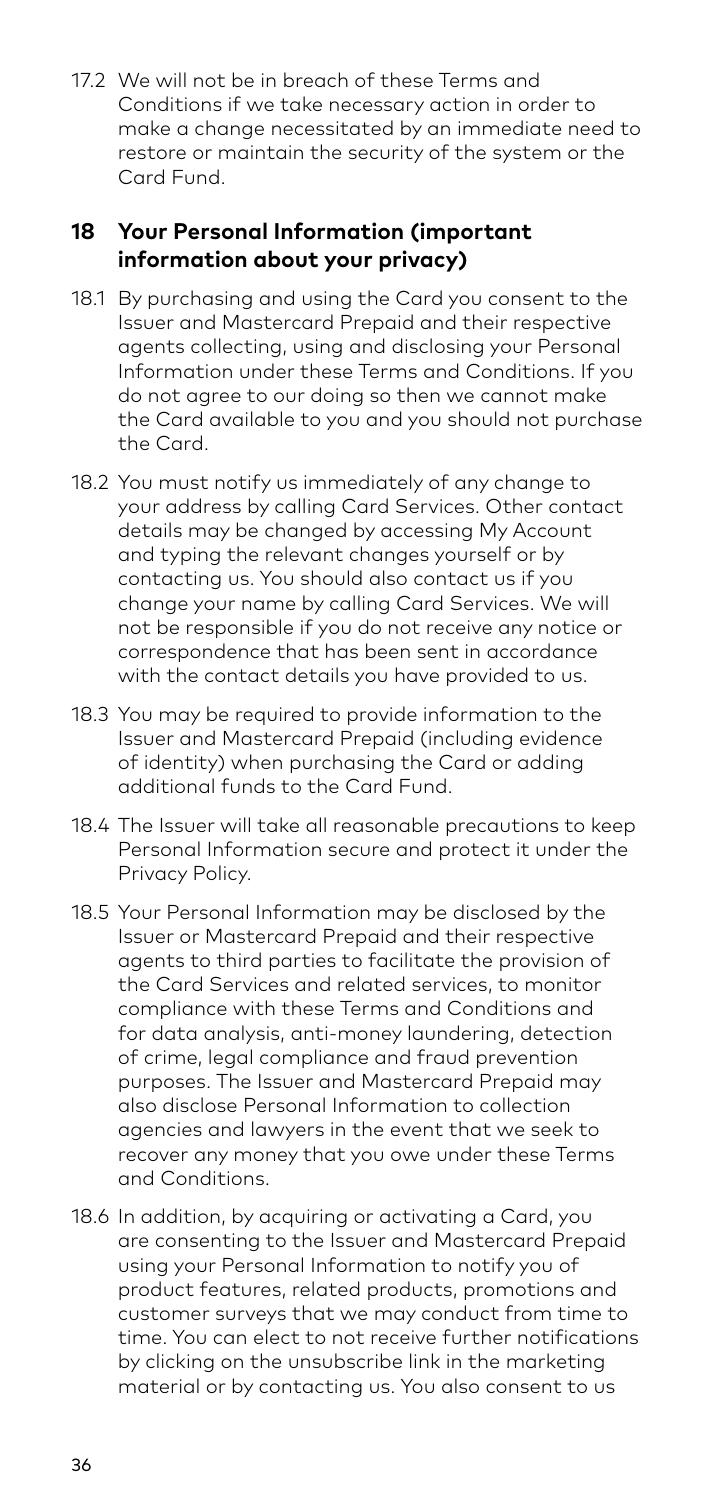sending SMS' to your mobile phone to advise you of Card features or information relevant to your Card, such as low balance alerts. If you have provided us with your mobile phone number we may also send you low balance and other Card related alerts via SMS. See clause 22 below for details on SMS Messaging.

- 18.7 Your Personal Information will be disclosed and processed outside Australia to overseas recipients including the United Kingdom and United States of America for the purposes disclosed in these Terms and Conditions but all service providers are required to have adequate safeguards in place to protect your Personal Information to a standard at least to the equivalent required by privacy laws in Australia.
- 18.8 Your Personal Information may also be used where we are required or permitted to do so as a result of any government laws and regulations, by a court order or by any business or persons to whom we transfer our rights and obligations under the agreement between you and the Issuer which is governed by these Terms and Conditions.
- 18.9 We will continue to keep Personal Information that is necessary after the expiry of the Card or closure of your Card Fund on the same terms as are set out above.
- 18.10 You are entitled to ask the Issuer or Mastercard Prepaid to supply you with any Personal Information that we hold about you. You must submit your request in writing and may be required to provide evidence proving your identity. We will delete any incorrect information or correct any errors in any of your Personal Information that come to our attention.
- 18.11 To aid us in the provision of the services provided under these Terms and Conditions, in the interests of security, and to help the Issuer and Mastercard Prepaid maintain and to improve their level of service, all telephone calls may be recorded and/or monitored.
- 18.12 You agree that we may disclose any information concerning you to:
	- (a) any law enforcement, regulatory agency or court where required by any such law or regulation in Australia or elsewhere; and
	- (b) any person we use to make payment for the purpose of compliance with any such law or regulation.

#### **19 Our liability**

- 19.1 We will not be liable to you for any loss due to:
	- (a) any instructions given by you not being sufficiently clear;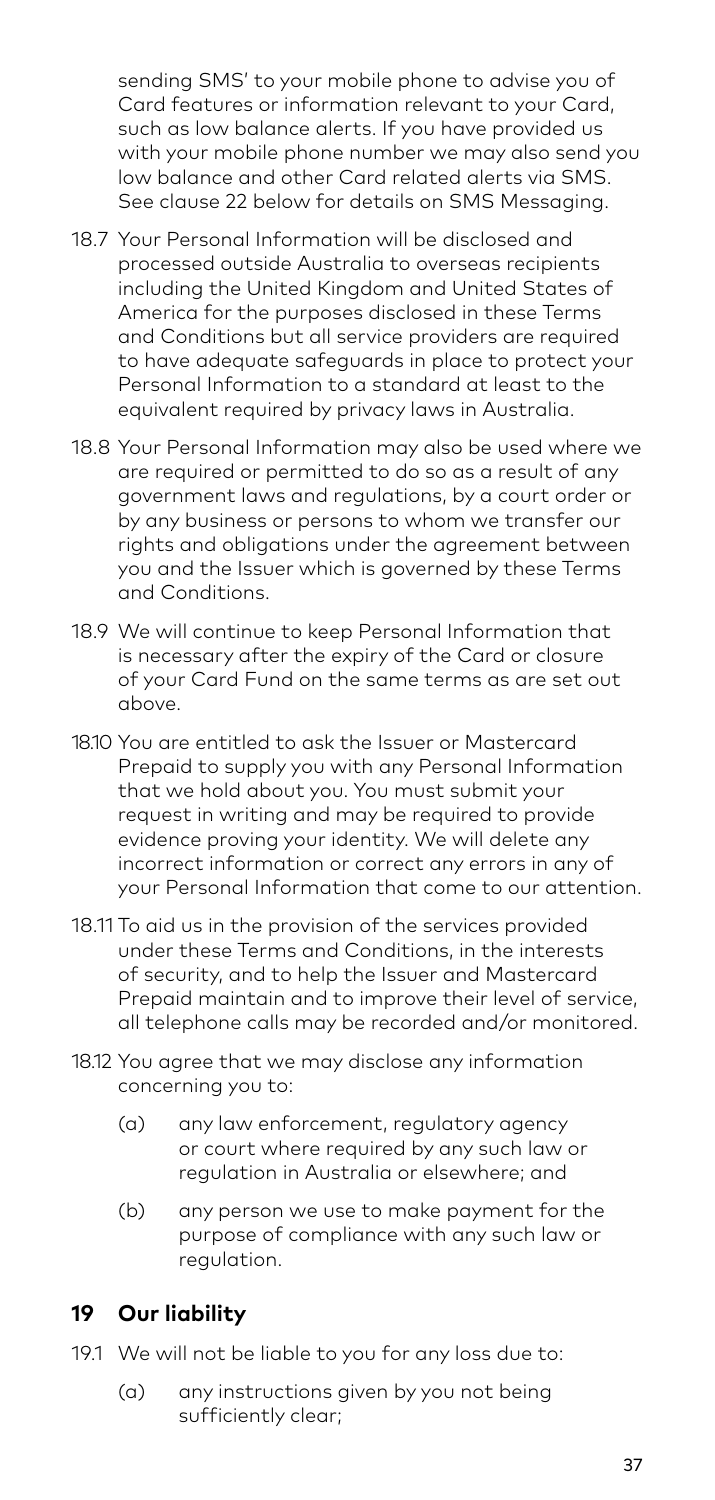- (b) any failure by you to provide correct information;
- (c) any failure due to events outside our reasonable control;
- (d) any industrial dispute;
- (e) any ATM refusing to or being unable to accept the Card;
- (f) the way in which any refusal to accept the Card is communicated to you;
- g) any indirect, special or consequential losses;
- (h) any infringement by you of any laws, including currency laws in the country where the Card is issued or used;
- (i) any dispute between you and the supplier of any goods and/or services purchased with the Card;
- (j) our taking any action required by any government, federal or state law or regulation or court order; or
- (k) anything specifically excluded or limited elsewhere in these Terms and Conditions.
- 19.2 You are not liable for any loss caused by the failure of a system or equipment provided by any party to a shared electronic network to complete a transaction accepted by the system or equipment in accordance with your instructions. However, if you were aware, or should reasonably have been aware, that the system or equipment was unavailable or malfunctioning, our responsibility will be limited to:
	- (a) correcting any errors; and
	- (b) refunding any charges or fees imposed as a result.
- 19.3 Liability for Unauthorised Transactions will be determined according to the ePayments Code (see clause 15 above).
- 19.4 You should not interpret anything in these Terms and Conditions as excluding, restricting or modifying any guarantee, condition or warranty which is implied by the Australian Consumer Law. Where we are liable for a breach of these Terms and Conditions, then our liability is limited to:
	- (a) the supplying of the services again; or
	- (b) the payment of the cost of having the services supplied again.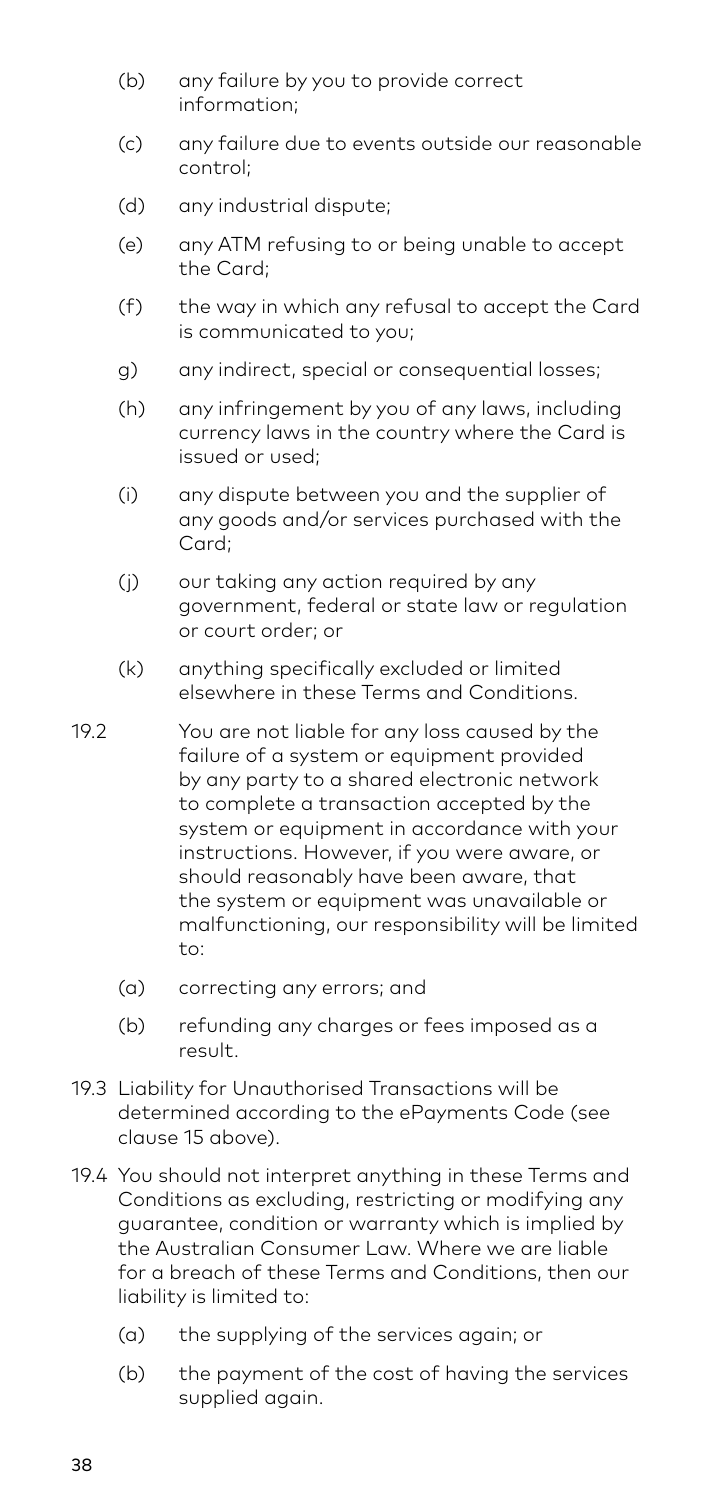- 19.5 The Issuer and Mastercard Prepaid are not responsible for and accepts no liability for any other goods or services that may be offered or provided to you by the Distribution Outlet.
- 19.6 The Issuer does not maintain the website through which My Account is accessible. You agree that the Issuer is not responsible for any content on that website other than information relating specifically to you, the Card Fund, the Cash Passport Platinum or your Card.

#### **20 Communications**

- 20.1 You agree that we may give written notices or other communications to you under or in connection with these Terms and Conditions either:
	- (a) by writing to you at your residential or postal address last known to us;
	- (b) by giving it to you personally or leaving it at your residential or postal address last known to us;
	- (c) by electronic communication to your email address last known to us or which you last gave us for sending notices and communications to you; or
	- (d) if the notice or communication is not personal to you – by publishing a notice in a newspaper circulating nationally in Australia or by posting on the website.
- 20.2 For the purposes of giving you information that we are required to provide under the ePayments Code:
	- (a) we may notify you by electronic communication;
	- (b) you have the right to vary your nominated email address, mobile phone or other contact number;
	- (c) you have the right to terminate your Agreement to receive the information electronically (a fee for the provision of paper communications may apply); and
	- (d) if within 6 months after the electronic communication is given, you ask for a paper copy of the information provided electronically, the paper copy will be provided to you.
- 20.3 If we give a notice or other communication to you by email, the content of the notice or communication may be:
	- (a) set out in the body of the email;
	- (b) included as an electronic document attached to the email; or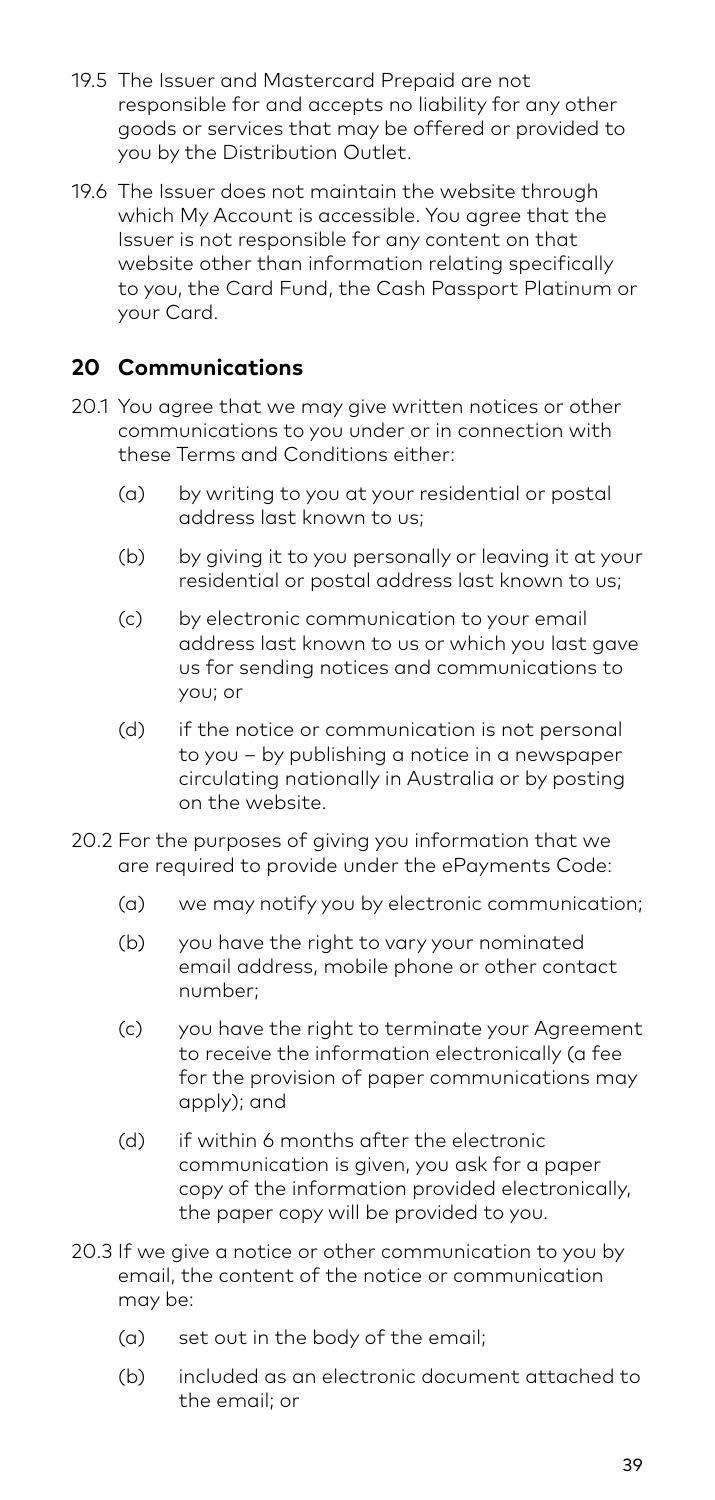- (c) made available on My Account for retrieval by you (with the email advising you of this and of the general nature of the information, and giving you the ability to readily retrieve the information electronically. For example, by means of a link to My Account).
- 20.4 If we give a notice or other communication to you:
	- (a) by writing to you you are taken to have received it when it would be delivered in the ordinary course of the post;
	- (b) by giving it to you personally or leaving it for you – you are taken to have received it on the day of delivery; or
	- (c) electronically you are taken to have received it on the day it is transmitted.
- 20.5 In addition to the ways set out in these Terms and Conditions, we may give you a notice or other communication by using any method allowed or required by a law or the ePayments Code. If a law or the ePayments Code requires us to use a particular method, we will do so.
- 20.6 You agree that, for the purpose of telephone communications originated or received by us, and for the purpose of electronic communications received by us, we may verify your identity by reference to any or all of the Security Details information you've previously provided to us. This verification may be completed via an SMS provided by us to you from time to time.

#### **21 Third parties**

- 21.1 The Issuer may transfer its rights and obligations under its agreement with you to any other person or business. If this happens, the person or business to which this agreement is transferred assumes all of the Issuer's rights and obligations under the agreement. From then on, references in these Terms and Conditions to the Issuer are to be read as references to the person or business to which the agreement was transferred.
- 21.2 Except in those circumstances, nothing in these Terms and Conditions will confer on any third party any benefit or the right to enforce any terms of the agreement between you and the Issuer.

#### **22 SMS messaging**

22.1 We may from time to time send you SMS alerts relating to your Cash Passport and Card activity. You can stop the SMS alerts at any time by sending "STOP" to the number indicated in the SMS (your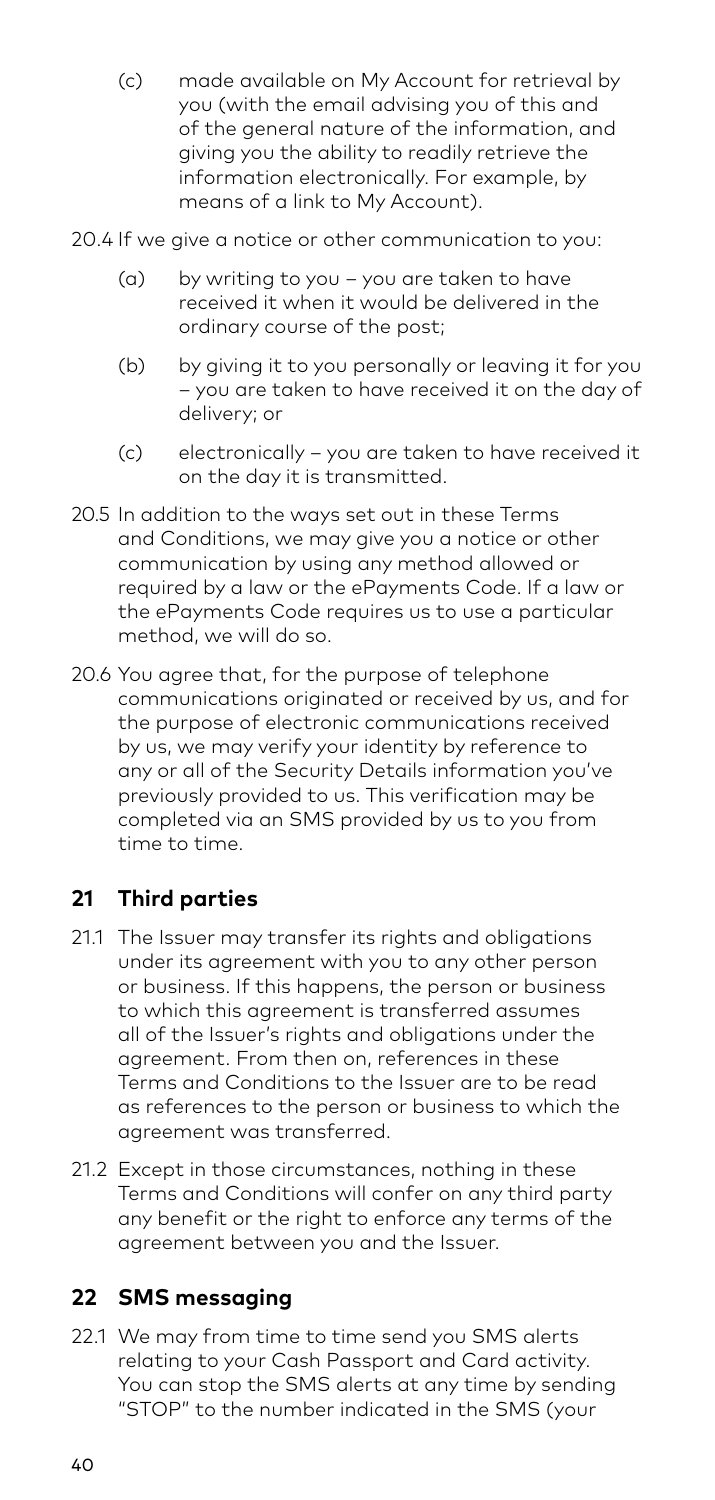mobile phone provider will charge you their standard SMS fee for sending this SMS). For more information on the SMS services provided by us from time to time, please visit the website.

#### **23 Governing law**

- 23.1 These Terms and Conditions, and the agreement between you and the Issuer, are governed by the laws of New South Wales, Australia and any legal questions concerning the Terms and Conditions or the agreement will be decided under those laws.
- 23.2 You submit to the non-exclusive jurisdiction of the courts of New South Wales to hear and determine any disputes or legal questions concerning these Terms and Conditions or the agreement between you and the Issuer.

## **Section C – Definitions**

**Activate and Activation** refers to the activation of the Card to enable you to use the Card.

**AED** means the lawful currency of the United Arab Emirates.

**ATM** means an automated teller machine.

**AUD** means the lawful currency of Australia.

**BPAY®** means the "BPAY" electronic payments service through which you can add additional funds to the Cash Passport.

**CAD** means the lawful currency of Canada.

**Card** means the Cash Passport Platinum card and any additional Card.

**Card Fund** means the aggregate of all Currency records maintained by the Issuer (or by service providers on the Issuer's behalf) of the funds loaded onto your Cash Passport Platinum, in each Currency and available for transactions using the Card in that Currency.

**Card Services** means any services provided by us (or by service providers on the Issuer's or Mastercard's behalf) in connection with the Cash Passport. It includes Mastercard Prepaid's interactive voice response system (available in English) and call centre accessible using the Security Details, available 24 hours a day on the telephone number or numbers provided from time to time.

**Cash Passport Platinum** means the prepaid payment product described in the PDS and these Terms and Conditions.

**Currency** means, subject always to these Terms and Conditions, any one or more of AUD, USD, EUR, GBP,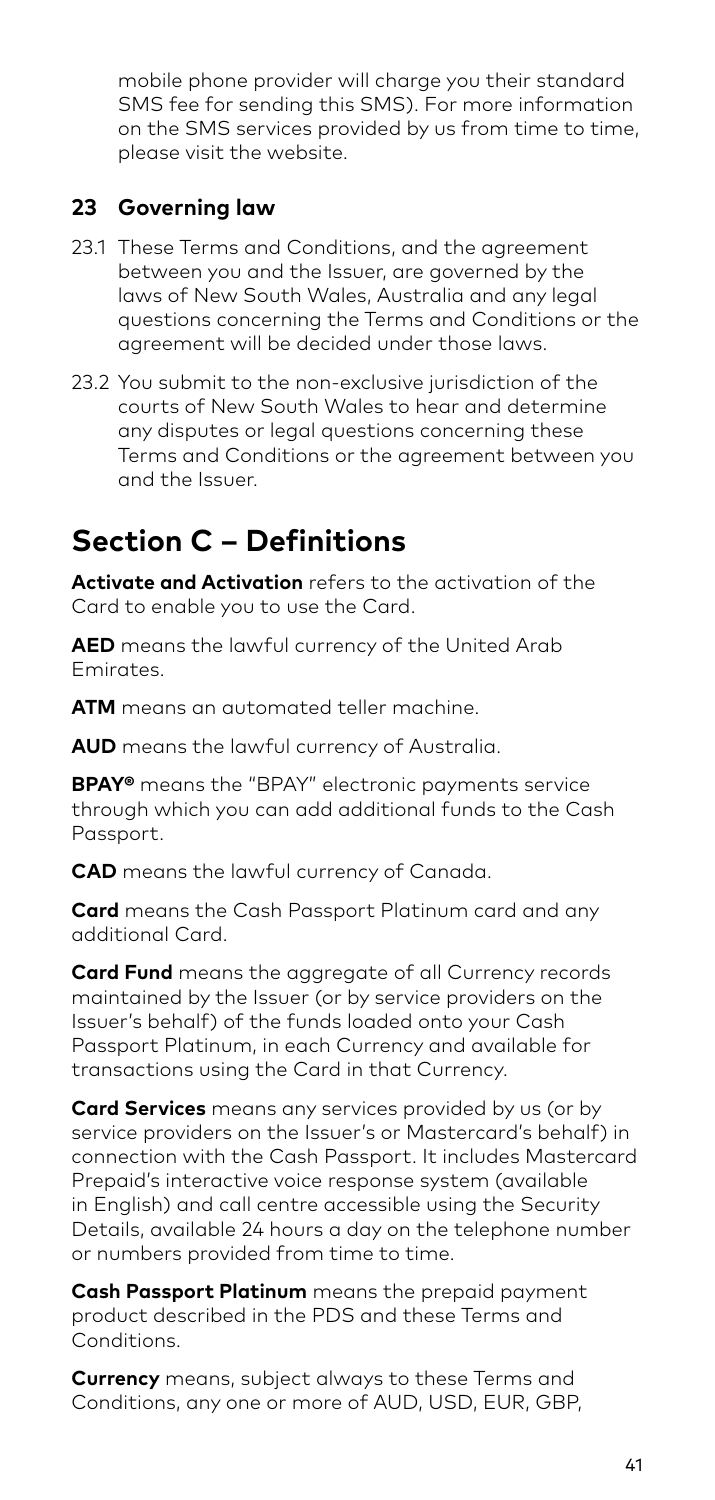NZD, THB, CAD, HKD, JPY, SGD, AED and any additional currency that we may make available in connection with the Cash Passport Platinum from time to time.

**Debit Card** Load means loading or reloading the Card online through the website by making payment using a debit card that meets the criteria set out in the online ordering terms and conditions on the website.

**Distribution Outlet** means any branch of an organisation that participates in the Card programme from time to time by distributing Cards or accepting loads/reloads.

**ePayments Code** means the ePayments Code issued by the Australian Securities and Investments Commission (as amended from time to time) which regulates consumer electronic payments.

**EFTPOS** means Electronic Funds Transfer at Point of Sale.

**EUR** means the lawful currency of Eurozone.

**Fees and Limits Table** means the fees and limits table set out in this PDS.

**GBP** means the lawful currency of Great Britain.

**Global Emergency Assistance** means the services provided by Mastercard Prepaid when you call Card Services in relation to lost or stolen Cards.

**GST** means any form of goods and service tax or other value added tax and, without limitation, includes GST as defined in the A New Tax System (Goods and Service Tax) Act 1999 (Cth) as amended.

**HKD** means the lawful currency of Hong Kong.

**Identifier** means information that you know but are not required to keep secret and which you must provide to perform a transaction (for example, a card number).

**In-Store Load** means loading or reloading the Card physically at a Distribution Outlet using methods made available from time to time when made available to you.

**Issuer** means Heritage Bank Limited ABN 32 087 652 024 AFSL 240984, which is the issuer of the Card.

**JPY** means the lawful currency of Japan.

**Mastercard Prepaid** means Mastercard Prepaid Management Services Australia Pty Limited ABN 47 145 452 044.

**Negative Balance** occurs in certain circumstances when your Card Fund is overdrawn. (For certain EFTPOS transactions, merchants are allowed to process low value transactions without authorising the transaction through Mastercard®. For example, if you had AUD30 remaining on your Card but made an AUD50 transaction, you would have an AUD20 Negative Balance. You are liable for any Negative Balance.)